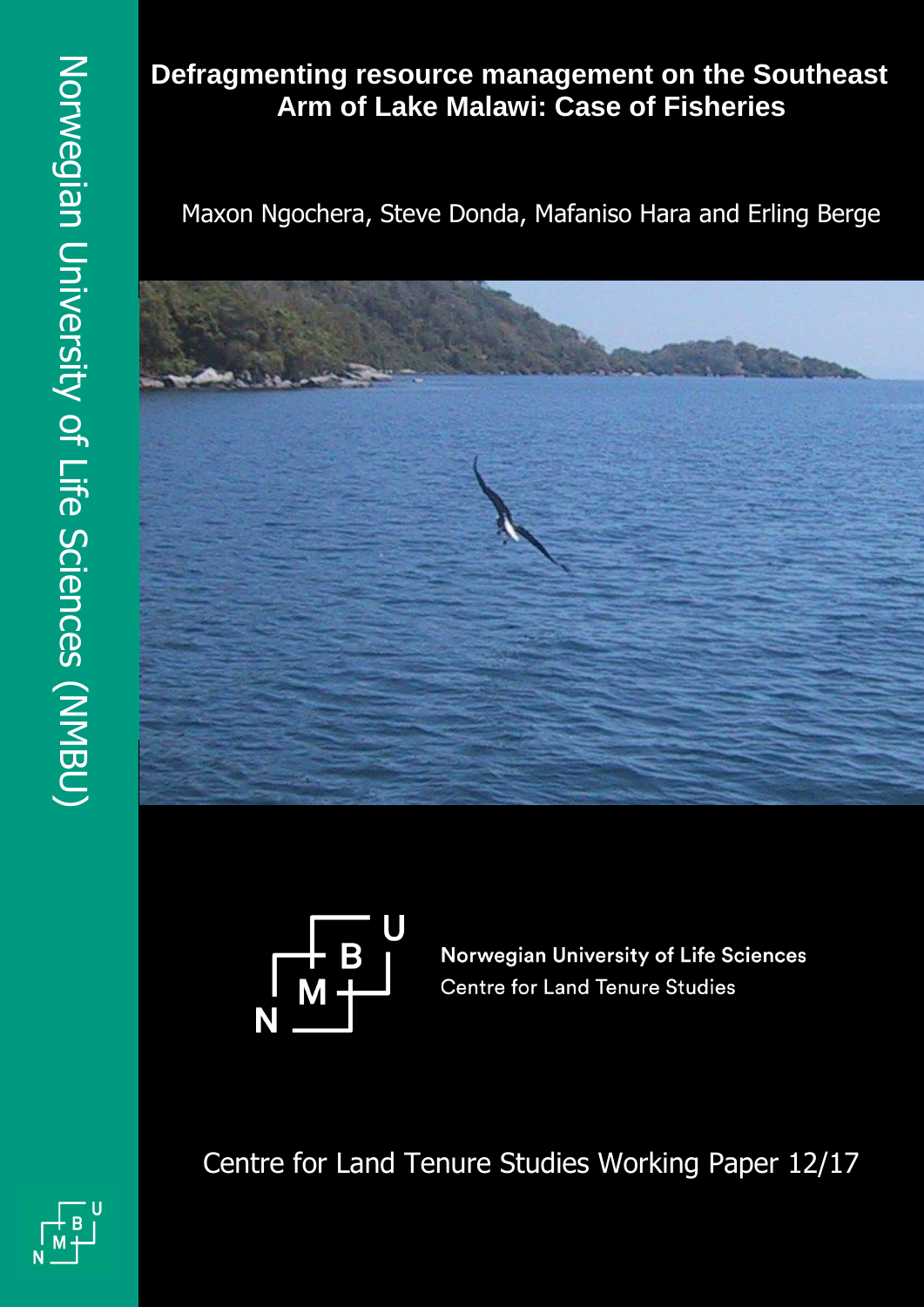# **Defragmenting resource management on the Southeast Arm of Lake Malawi: Case of Fisheries**

Maxon Ngochera<sup>1</sup>, Steve Donda<sup>2</sup>, Mafaniso Hara<sup>3\*</sup> and Erling Berge<sup>4</sup>

1 Senga Bay Fisheries Research Center, P.O. Box 316, Salima 2 Fisheries Department, P.O. Box 593, Lilongwe

<sup>3\*</sup> Institute for poverty, Land and Agrarian Studies (PLAAS), School of Government, Faculty of Economic and Management Science, University of Western Cape, Private Bag X17, Bellville 7535, South Africa: Email: mhara@plaas.org.za 4

<sup>4</sup> Faculty of Landscape and Society, Department of Law and Property, Norwegian University of Life Sciences. Email: erling.berge@erlingberge.no

## *Abstract*

*The Southeast Arm of Lake Malawi catchment has a wide range of natural resources that require prudent management for sustainability and maximisation of benefits. The current management practice is government sector based, with individual Departments and Ministries using their own policies, legislations and management approaches, yet dealing with the same composite resource and user communities. This has resulted in fragmentation of management leading to the lack of alignment between formal and informal institutions, and competition for power and authority for management. Fragmentation is also leading to loss of resource rent. This paper analyses how and why management is fragmented in the Southeast Arm of Lake Malawi catchment and suggests how management could be defragmented, with special interest on fisheries. Activities with high negative impacts on fisheries include: overfishing; soil erosion resulting in siltation and turbidity of the lake; chemical and organic pollution; loss of access to land and beaches; and habitat loss. There is need for a better and more holistic understanding of how human activities represent both livelihood benefits and a threat to sustainability of natural resources in order to find ways for balancing these two aspects. We suggest that to increase the efficacy of management of Lake Malawi's Southeast Arm will require 'defragmented decentralization', an approach whereby devolution of authority and responsibility are ceded to the district and local levels, respectively.* 

**Keywords:** Management, institutions, fragmentation, defragmented decentralisation, devolution, Lake Malawi.

**JEL codes:** Q28; H11; H70; P48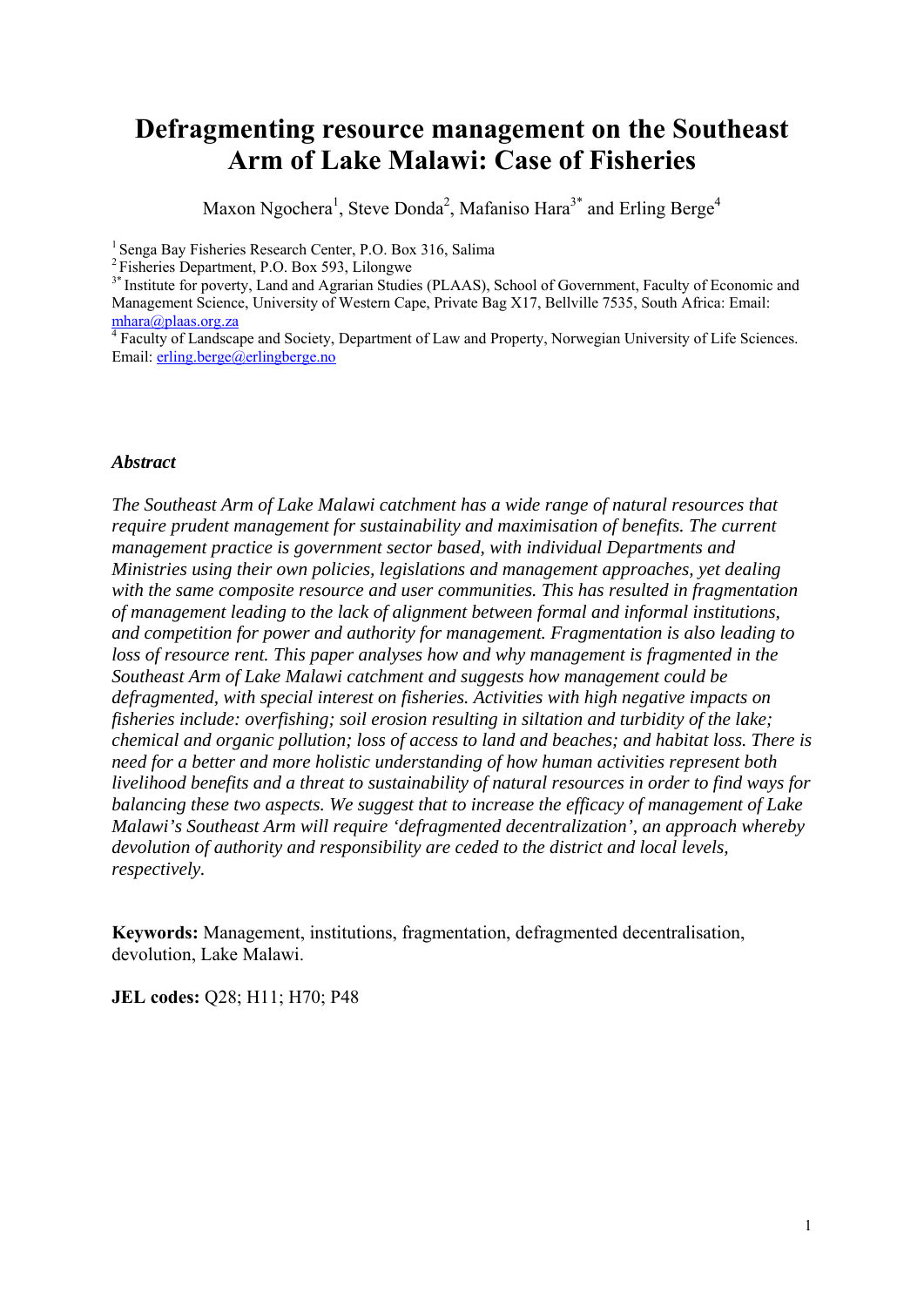#### **Introduction**

-

The utilisation of common-pool resources is drawing wide interest and debate because of the multiple uses by a broad range of stakeholders. Population growth, urbanisation, growing demands for food and natural resources, improvement in technology and changing life styles and living patterns continue to increase the impact by humans on natural resources. In many cases this has led to overexploitation of the natural resources. Overexploitation often creates divisions and conflicts among traditional user groups and other stakeholders (Ostrom 2007a). In some instances, people have been able to devise solutions to the problems of overexploitation (Agrawal 2001, Ostrom 2007a). When people are unable to find solutions it is usually because the problems cut across spatial and temporal scales, or involve issues of diverse cultural and legal systems with no intrinsic tradition of cooperative behaviour (Jamu et al. 2011). This article analyses the types of, and reasons for fragmentation of resource management. Fragmentation in commons management occurs at different levels, for example: technical expertise may be split among government management agencies, NGOs, and universities; resource management activities may occur across different geographical scales; natural resource authorities are found in different agencies, and may work across local, national, and international borders as well as across networks (e.g. those in fisheries interact and work with others in fisheries, those in forestry interact and work with other in forestry, etc.). The problems facing the Southeast Arm of Lake Malawi (see map 1) therefore cut across scales spatially, temporally and administratively (vertically and horizontally).<sup>1</sup> The Southeast Arm of Lake Malawi ecosystem is fragile and if not managed effectively could lead to loss of its many beneficial uses. The interaction and interconnectedness among the various resource components– i.e. land, beach, water, fish, wildlife, forests, and birds – are recognised. However, in most cases these resources are managed as individual sector entities. Management of natural resources in Malawi is fragmented vertically and horizontally. The former refers to fragmentation within a sector (e.g.at various administrative levels such as national, regional and district), while the latter refers to situations whereby communication between sectors (e.g. Departments of Fisheries and Forestry) is incongruent. Thus Ministries and Departments are administratively set up in hierarchical order (with national, regional and district offices) and also each Ministry or Department have their own specific mandates and agendas to guide them in managing specific resources based on their policies and legislation (Rogers, Nunan, and Fentie 2017, Hara 2008). But what happens in one sector is related to and has an impact on other sectors. For example, the clearing of forests for agricultural activities and use of wood for fuel and fish processing etc. are of concern to forestry authorities. In addition, deforestation, for whatever purpose, results in erosion and siltation in the lake affecting fish productivity.

 $1$  On the problem of scale in the management of environmental resources see, Holling (1995), Lemos and Agrawal (2006), Cash et al. (2006), Berkes (2007).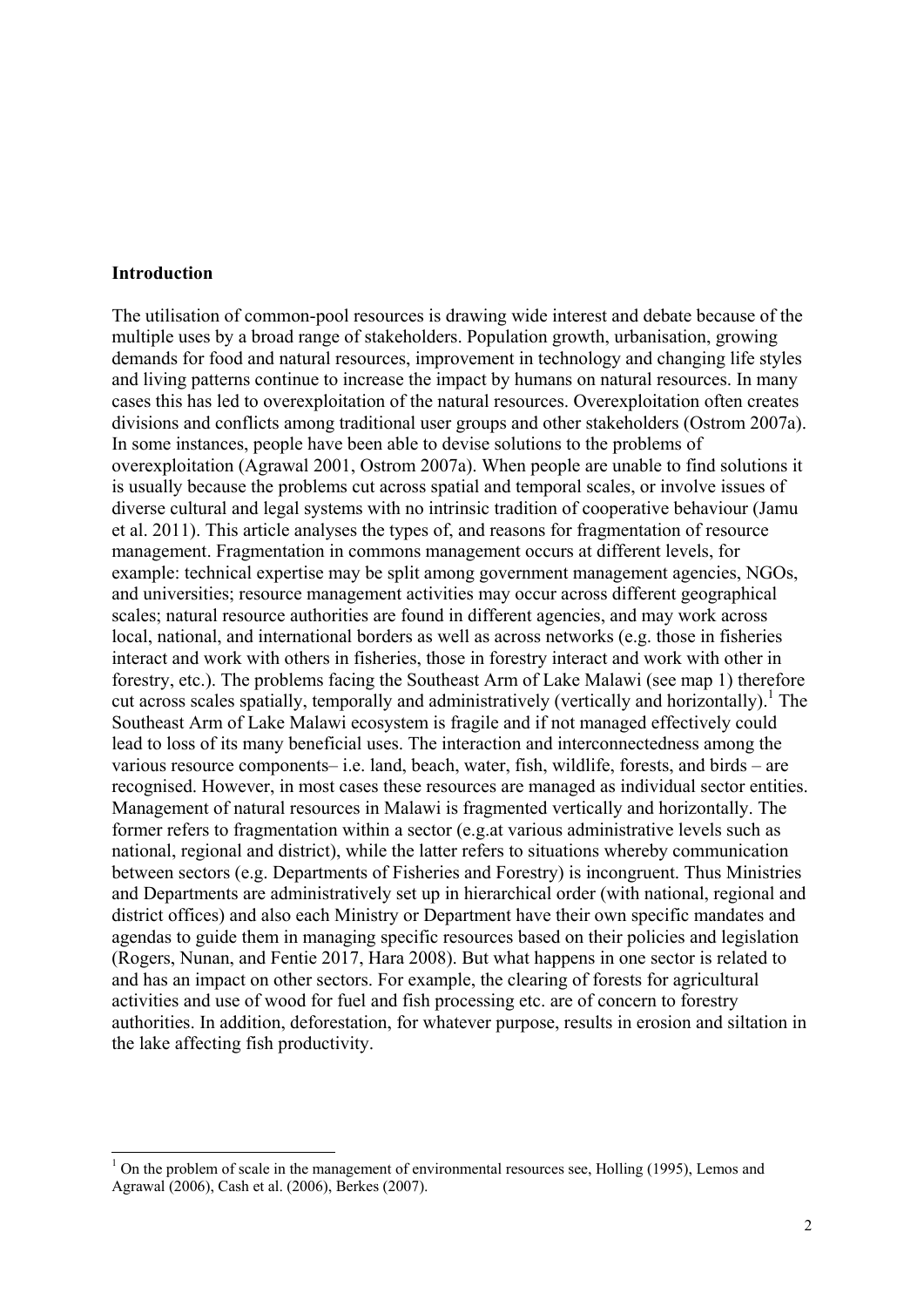

**Map 1**. Relative of topography and drainage pattern of the Southeast Arm of Lake Malawi Catchment (source: Department of Surveys, GoM, 2013)

Malawi's National Environmental Action Plan (GoM 1994) was developed to harmonise the interests and management agendas of the various stakeholders. The Plan promotes the sustainability and the health of the environment in Malawi, and considers the numerous challenges that exist between the objectives of economic growth and environmental conservation. Despite the action plan, management of resources in Malawi continues to be fragmented. There is a lack of coordination in planning and management and a disjuncture among and within policies and the various pieces of legislation. In most instances, there is also lack of capacity to implement existing policies. For example, in the fisheries sector, the implementation of co-management regimes was assumed to benefit the resources and their users, but recent empirical studies (Weyl 2008, Béné et al. 2009, Njaya, Donda, and Béné 2011, Hara, Donda, and Njaya 2002) have highlighted the potential problems that may arise from such natural resource governance reforms due to lack of capacity and resources. Their analysis of fisheries sector co-management arrangements in Malawi also shows that problems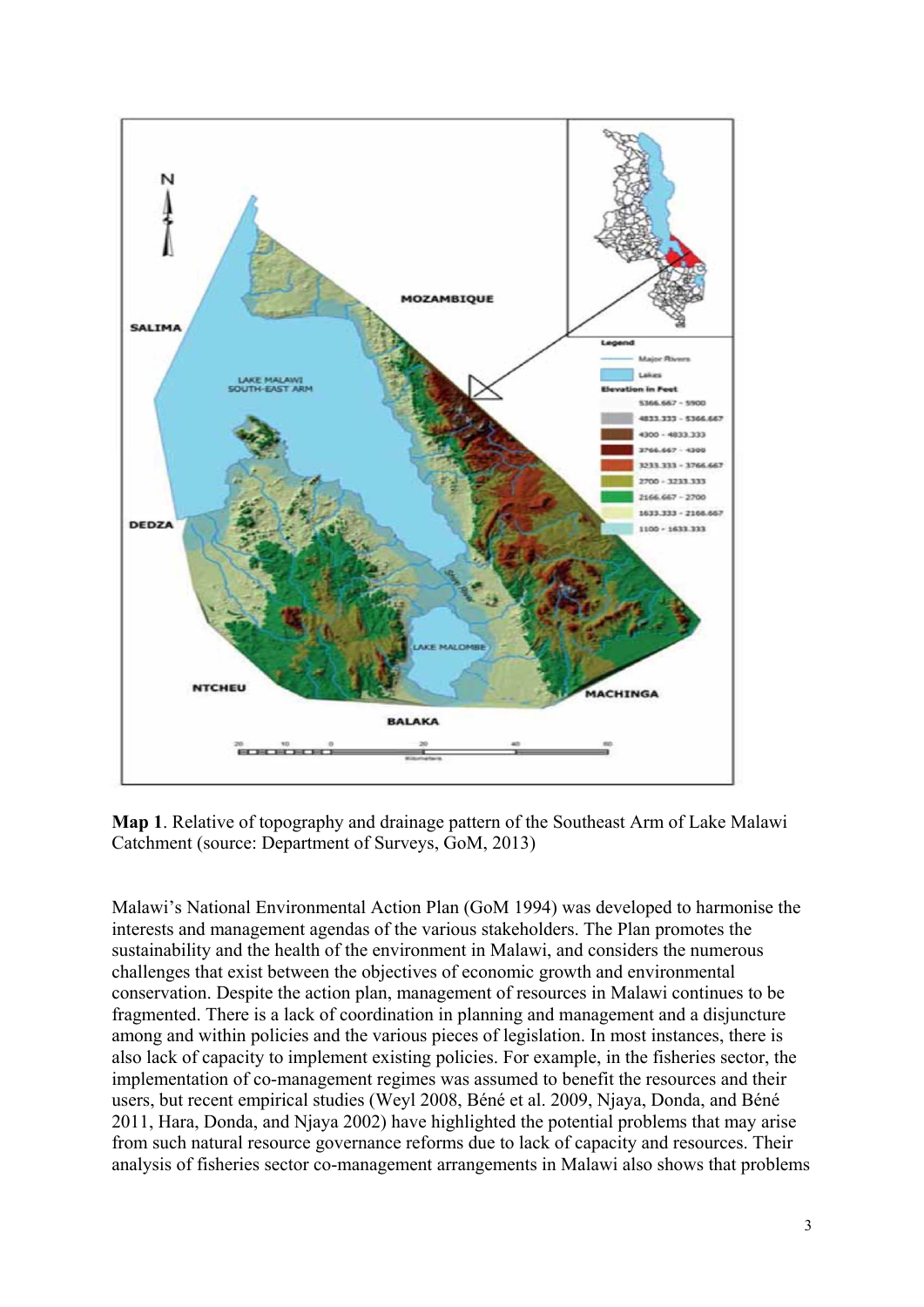arise particularly around power distribution, i.e. determining who is responsible for what among the various role players in co-management arrangements, as played out in Beach Village Committees. Specifically, the roles of the key partners such as fishers, traditional leaders and the Department of Fisheries are imprecise or conflicting. Despite enabling policies and legislation on devolution of authority and decentralisation, the norms of centralised management remain deeply ingrained in most officials in Government Departments (Chinsinga 2005). Others suggest that policy makers should adopt integrated management planning that considers the diverse interests in the natural resources, as well as the ecological, socio-economic and external factors threatening sustainability of ecosystems and livelihoods of dependent communities (Jamu et al. 2011). This article analyses the types of, and reasons for fragmentation of resource management of complex socio-ecological systems and proposes solutions for defragmenting resource management in Malawi using the Southeast Arm of Lake Malawi as a case study. The study was one of several undertaken in different countries in Southern Africa as part of the 'Defragmenting Resource Management in Africa (DARMA)' project whose objective was to build networks and research frameworks for integrated resources management.

#### **Methodologies**

Four approaches were used to analyse the Southeast Arm of Lake Malawi as a Social-Ecological System<sup>2</sup>: issue identification and analysis by a network of cross-disciplinary scientists, literature reviews by the fore-mentioned scientists, key informant interviews and Action Research<sup>3</sup>. Firstly, we identified and organized a core group of cross-disciplinary and subject matter specialists from various scientific and work disciplines familiar with, working on, and knowledgeable about the Southeast Arm of Lake Malawi as a composite multiple-use common. Seven key specialists were identified as follows: 3 from the University of Malawi specializing in Ecology, Forestry and Socio-economics; 3 from the Department of Fisheries (one fisheries economist, one fisheries biologist and one limnologist); one from the Department of Land Resources, an Agriculturist, from the Ministry of Agriculture and Food Security. These scientists identified and analyzed key issues and interactions underlying the utilization of the Southeast Arm of Lake Malawi as a Social-Ecological System through a series of scientific meetings and workshops. Literature reviews based on scientific (both natural and social) and grey literature currently available were undertaken to address crosssectoral interactions by this same core group of scientists. Critical areas identified as relevant for review of the Southeast Arm of Lake Malawi were: Historical settlement patterns and conflicts; the ecology, the limnology, pollution, siltation, and habitat changes; the fishing, management, and related conflicts; forestry management in the catchment area; the economy of and livelihoods of the inhabitants; and the institutional structures for governance<sup>4</sup>. The reviews were then presented to key stakeholder groups utilizing the Southeast Arm of Lake Malawi to provide opportunity for comment and inputs and also identify the issues for Action Research. The stakeholder groups comprised of members of the District Assembly, District Departmental and Ministerial officials, NGOs working in the natural resource sector, and owners of resort establishments. Action Research was then undertaken with Beach Village Committees and selected representatives of communities on the Southeast Arm of Lake Malawi (at Makawa, Mpondas, Namalaka and Makanjira) to analyze the interactions and the impacts of these at this level, which is the level where they are felt most. Engagement with

<sup>&</sup>lt;sup>2</sup> Social-Ecological System is used in the same sense as in Ostrom, Janssen, and Anderies (2007).

<sup>&</sup>lt;sup>3</sup> A reflective and flexible approach to progressive problem solving that is led by facilitators in order to improve the way issues are addressed or problems solved.

<sup>&</sup>lt;sup>4</sup> These reviews have been reported in Donda et al. (2014).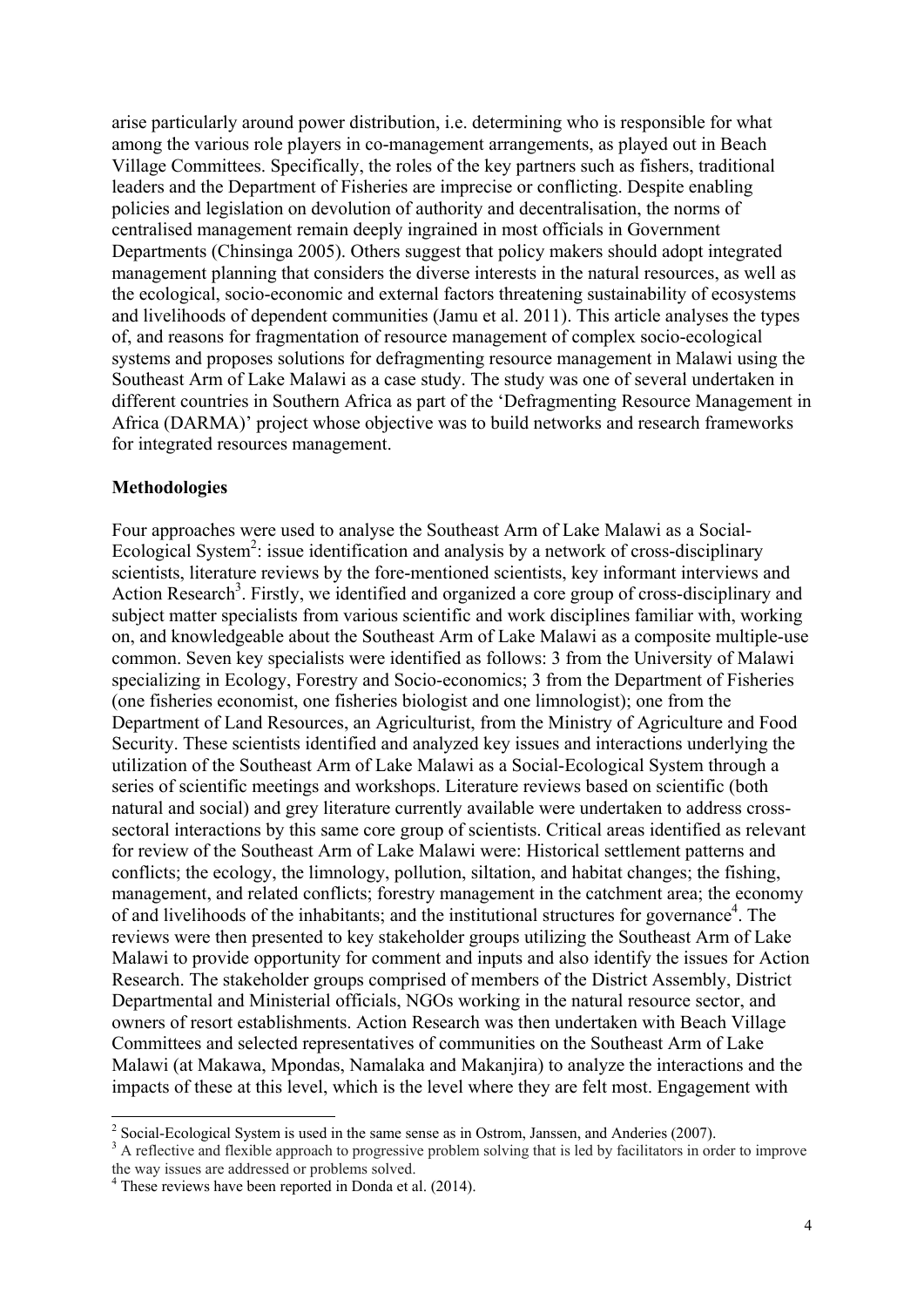communities was also important for the identification of the conflicts that arise in the utilization of the Southeast Arm of Lake Malawi as a multi-use composite common and also to stimulate thinking about corrective actions by the resource users. The results from this study are therefore based on management issues identification, literature reviews of available knowledge and information, interviews, and action research.

# **Results**

The critical ecosystem interactions associated with the Southeast Arm of Lake Malawi were identified as cutting across seven key resource groups: fish, water, forest cover, land (upland), birds, beaches and wildlife. Table 1 (see Donda et al. (2014)) shows where there are sectoral interactions of activities that need management integration according to stakeholders' opinions indicated by an 'X'. The intensity of the interactions is indicated by the number of 'Xs'. According to the respondents, fishing, tourism, forestry, and agriculture activities interact with fisheries. Also, the lake's water (level and quality) is important for fisheries, tourism and irrigation. Regarding the need for management action, it was agreed that those activities with high effects (xxx) need immediate action; those activities with moderate effects (xx) need to be monitored; activities with low effect (x) need only to be noted at present. For the purposes of the present discussion, activities with high effects on fisheries were chosen for critical analysis. The rest of this paper thus focuses on interactions between fish as a common pool resource and the key commons utilisation activities in the lake that were judged to have high impacts on fisheries.

## **Table 1**

Level of interactions between resources and activities on the Southeast Arm of Lake Malawi

| <b>Resource / Activity</b>       | Fishing      | Deforestation   Agriculture |            | Tourism    | Water<br>quality |
|----------------------------------|--------------|-----------------------------|------------|------------|------------------|
|                                  |              |                             |            |            |                  |
| Fish                             | <b>XXX</b>   | <b>XXX</b>                  | <b>XXX</b> | <b>XXX</b> | <b>XXX</b>       |
| Water level                      | X            | <b>XX</b>                   | XX         | X          | X                |
| Forest                           | XX           | <b>XXX</b>                  | <b>XXX</b> | X          | X                |
| Land                             | X            | <b>XXX</b>                  | <b>XXX</b> | X          | X                |
| Beach                            | XX           | $\mathbf X$                 | X          | <b>XXX</b> | X                |
| <b>Birds</b>                     | $\mathbf{x}$ | XX                          | XX         | X          | X                |
| Wildlife                         | $\mathbf{x}$ | <b>XXX</b>                  | <b>XXX</b> | X          | X                |
| Source: Donda et al. (2014, 151) |              |                             |            |            |                  |
|                                  |              |                             |            |            |                  |

Key:  $x = Low$ ;  $xx = Modern$  Moderate;  $xxx = High$ 

# *Activities that interact with and have high effects on fisheries*

# *Fishing*

According to fishers, managers and other stakeholders, fishing activities have had the biggest impact on fish populations in the Southeast Arm of Lake Malawi. Being the most productive area of Lake Malawi, the Southeast Arm attracts very high fishing effort, including commercial trawling (in fact the southern tip of the Southeast Arm of Lake Malawi south of Boadzulu Island (Area A), (see map 2) has been permanently closed to pair trawling since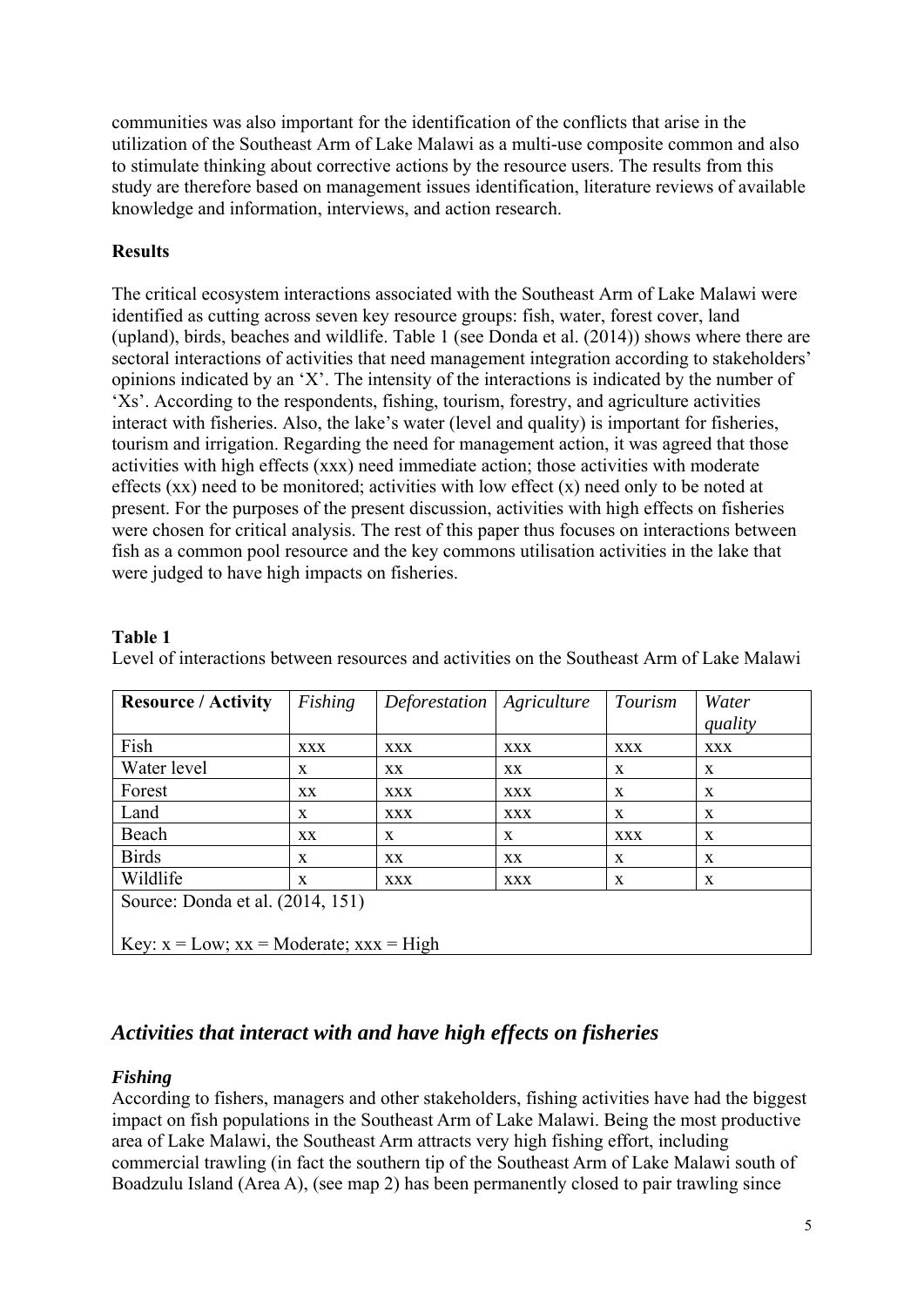November 2004, while artisanal fisheries are closed for beach seining between 1<sup>st</sup> November and 31<sup>st</sup> December in order to alleviate overfishing and allow for recovery of the fishery (Turner, Tweddle, and Makwinja 1995, Turner 1995, Banda, Tomasson, and Tweddle 1996). Given that small-scale fisheries are managed as open access and commercial trawling is managed only on the basis of limits on number of units that are allowed in Area B (the area north of Boadzulu Island) (see map 2) without limitations on output, this uncontrolled increase in fishing effort has had a great impact on fish resources. The decline of the Chambo, the most valuable species, to levels less than 10% of its production at the height of its productivity in the 1980s (Donda and Hara 2014, Hara 2006) is evidence of this heavy exploitation of the area. The macro-economic policy that has always considered fisheries as a business sector and a source of livelihoods and subsistence that should be left open to entry for anyone with capital is thus seemingly at cross purposes with fisheries management policy that aims to achieve sustainable exploitation through Maximum Sustainable Yield management strategy as stated in the National Fisheries and Aquaculture Policy (GoM 2001). Although the intent of the Department of Fisheries in implementing the Lake Malawi Artisanal Fisheries Development Project was to increase fisheries production through the exploitation of offshore fisheries (estimated at  $34,000$  tons yr<sup>-1</sup>, (Thompson and Allison 1997), the project, unintentionally increased levels of fishing effort in the Southeast Arm as some of the beneficiaries are still operating in this area rather than moving to the northern district areas of the Lake. The policy should have reduced fishing effort in this area by implementing a strong monitoring control and surveillance system. The use of output regulations (quotas) in the commercial sector and also rights-based fishing in the small-scale fisheries may be the most preferable option in the future to avert the decline of fish species and promote the recovery of the Chambo (Hara and Njaya 2016). The fact that the Department of Fisheries cannot even enforce existing regulations due to inadequate resources and the structural organisation of the small-scale sector makes rights-based fishing and user involvement in management even more pertinent.

#### *Deforestation*

The magnitude of forests within the Southeast Arm of Lake Malawi catchment is declining (Kamoto 2014). According to Government of Malawi (GoM 2006) influx of Mozambican refugees into Malawi between 1986 and 1993 resulted in over-exploitation of forests at the behest of human settlements. This is more pronounced especially on the Southeast Arm of Lake Malawi's east bank catchment (Makanjira and Namwera area) since this area borders Mozambique. Government's recent initiative known as 'kudzigulira malo' whereby people relocated to Mangochi from the southern districts, such as Thyolo, Mulanje and Chiradzulu, is also contributing to the depletion of forests as immigrants open new farm lands and construct dwellings. Thus refugees from Mozambique and internal migration from other districts have contributed to deforestation both in the Government Forest Reserves and the Customary Land Forests (Kamoto 2014). The loss of forests and vegetation cover is leaving most of the soil exposed to soil erosion. Potential effects of increased sediment loads on aquatic communities include increased water turbidity, which results in reduced light penetration and suppression of photosynthetic rates and reduced food availability (Rusuwa, Maruyama, and Yuma 2006, Ngochera 2014), effects on fish mate choice, reduction of habitat complexity, destruction of spawning grounds (Lévêque 1995), and a shift from displaying territorial and courting behaviours to foraging behaviours (Gray, Sabbah, and Hawryshyn 2011).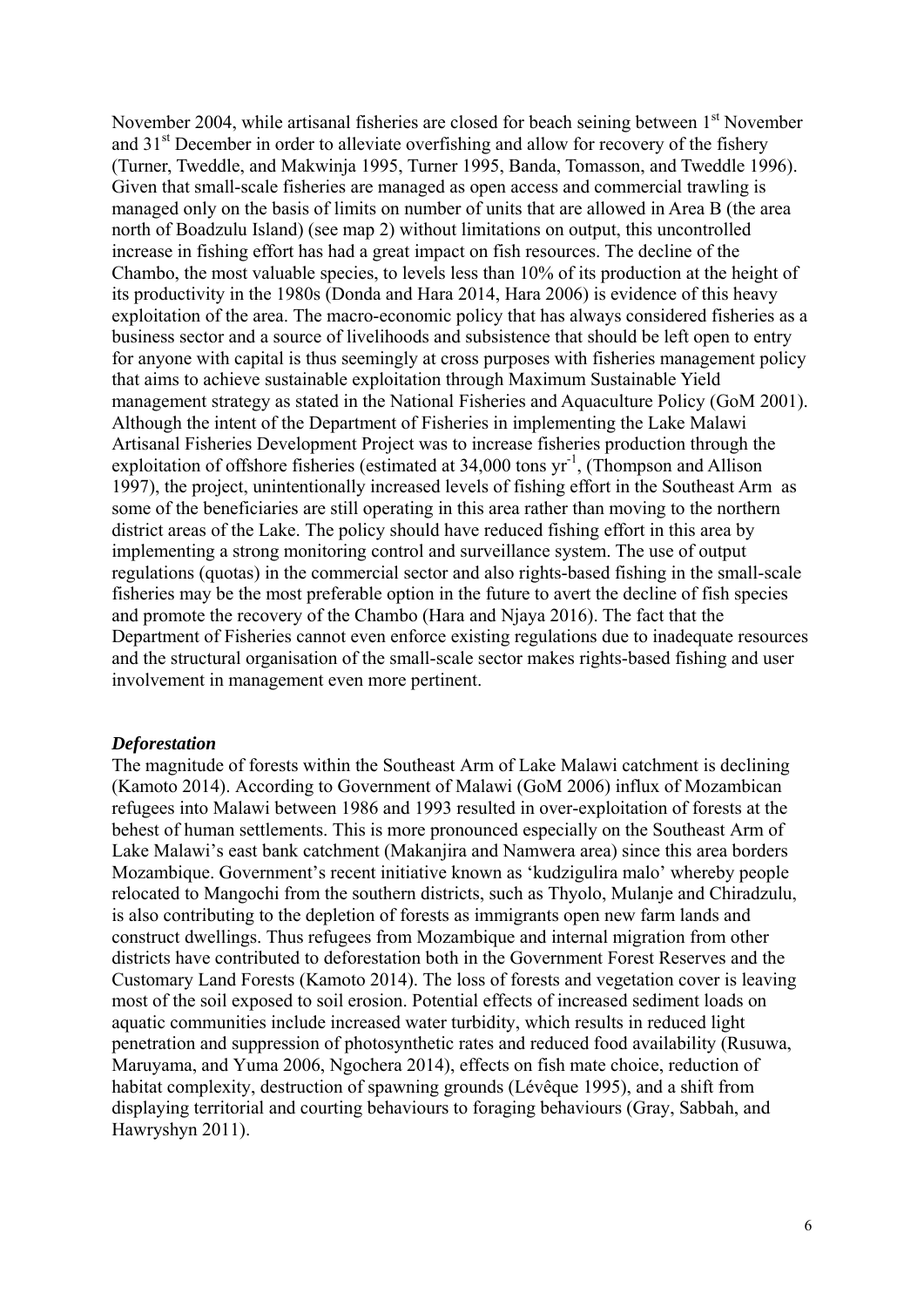

**Map 2.** The Southeast Arm of Lake Malawi showing demarcated fishing zones and main settlements. Modified from GOM/FAO/UNDP (1993)

## *Agriculture*

Human population growth, as well as increased rates of habitation and agriculture in the Southeast Arm of Lake Malawi catchment, has augmented the demand for land (Matiya and Donda 2014). The increase in tobacco estates, especially in the Namwera and Makanjira areas, has also increased the rate of deforestation through establishment of these estates and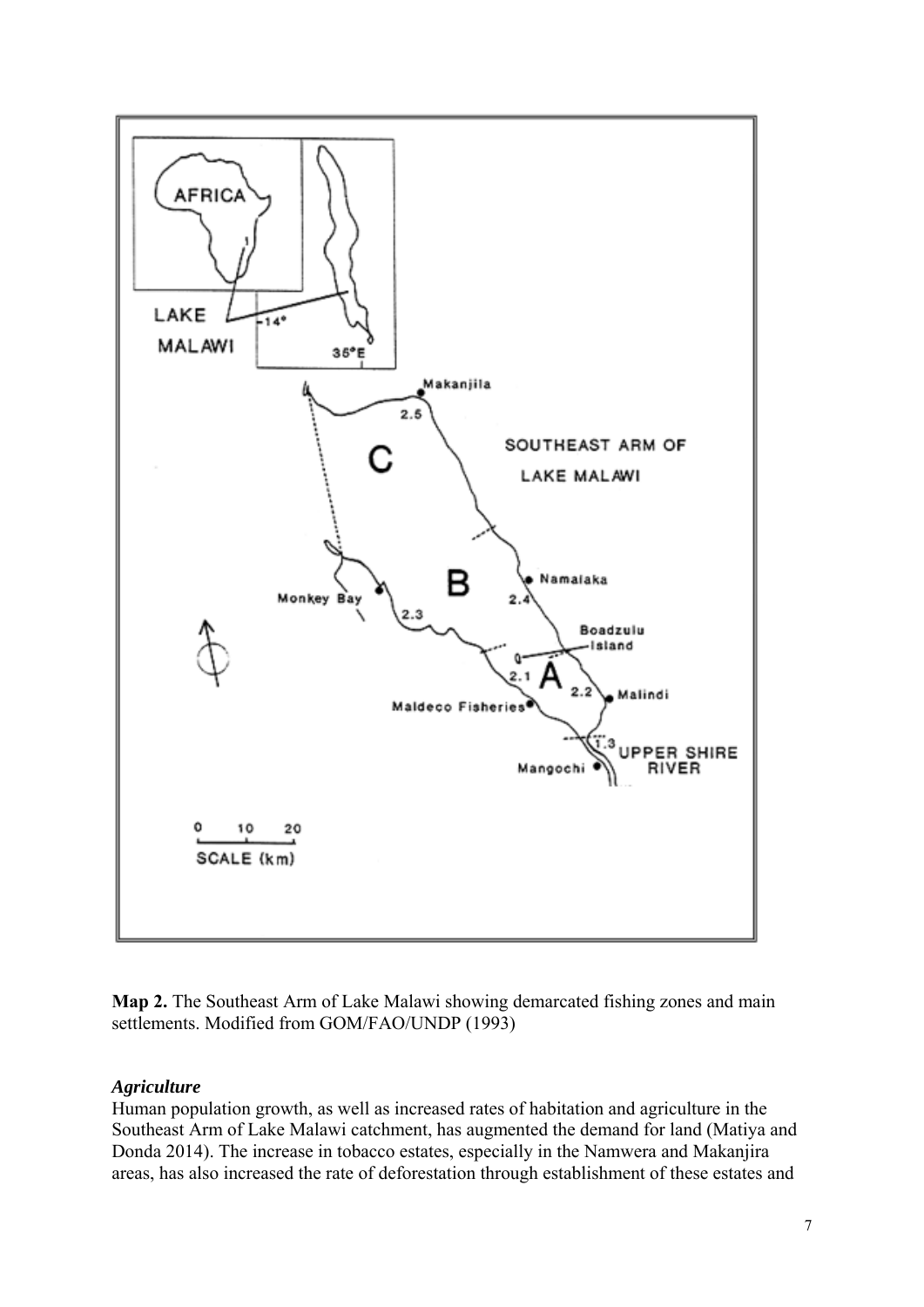also tobacco curing (Kamoto 2014). Vegetation along the shoreline, which offers several advantages to fish as breeding areas and spots of refuge for juvenile fish, have been and continue to be cleared, exposing young fish to predation. Removal of vegetation is reducing the catchment's filtering capacity for particulate matter and nutrients from agricultural runoff. Deforestation, biomass burning, destruction of wetlands in the catchments for agricultural purposes, and the cultivation of marginal areas such as steep slopes of hills, is resulting in massive quantities of sediment being eroded from clear-cut watersheds discharging into the rivers and eventually into the lake (Bootsma and Hecky 1993). This results in the blanketing of benthic algae and disruption of the feeding patterns of the specialised aufwuchs eaters i.e. the rock-dwelling *Mbuna* that have limited mobility and migration capacity and whose food web is based on benthic algae growing on rocks (Ribbink 1991). The government's Green Belt Initiative could be a source of new nutrient enrichment into the lake if not properly planned. Nutrients from fertilisers that will be used in the proposed farms around Mpondasi area (under the Green Belt Initiative) have the potential to enhance eutrophication of the Southeast Arm if buffer zones which filter particulates and retain dissolved nutrients are not constructed and maintained.

#### *Tourism:*

#### **a)** *Beach*

Resort developments along the shores of the lake is increasingly reducing fishermen's access to many launching and landing sites especially on the south-western shores due to easy access to this area by tourists due to a good road network (compared to the eastern shore). While fishers use the beaches for launching, landing and marketing of their catches, cottage and hotel owners use the beaches for recreational purposes. These two uses of the beach are not usually compatible and in most cases fishers are not allowed to land their catches in front of the cottages and hotels. This is thus increasing competition and conflict of interests in the usage the shore areas and beaches on the western shores of the Southeast Arm of Lake Malawi. In most instances, hotels and private cottages fence off their areas and extend the fences right into the lake, which is illegal under existing law that requires fences to extend only up to 30 metres above the highest water mark<sup>5</sup>. Unfortunately, the Fisheries Department does not have control over these lakeshore developments since the allocation of land for these developments falls under the jurisdiction of the Physical Planning Department. In areas where beaches fall under customary land, chiefs and village headmen have been known to give away or sell land for development at the expense of their people. It is not clear as to whether even customary land should be under the jurisdiction of the Department of Physical Planning or the local (Mangochi District) council in terms of decisions regarding its allocation for economic development. This is sometimes done on the premise that such establishments and developments will create employment for the adjacent communities. At the minimum, government should have some advisory role with chiefs in such matters. Whether such trade-offs for jobs are worth the loss of easy access to the beaches for both fishing and domestic use is a matter for debate. In any case, there is never any real guarantee for jobs for the local communities that lose their land/beaches, let alone that the communities that are directly impacted upon will be prioritised in terms of employment by the establishments that have taken over their land.

<sup>&</sup>lt;sup>5</sup>This regulation, mandated by the Town and Country Planning Act (GoM 1991), was put in place in order to allow the public and communities access to and use of beaches for fishing and domestic purposes. However, some cottage owners fence their plots to maintain privacy and for security purposes.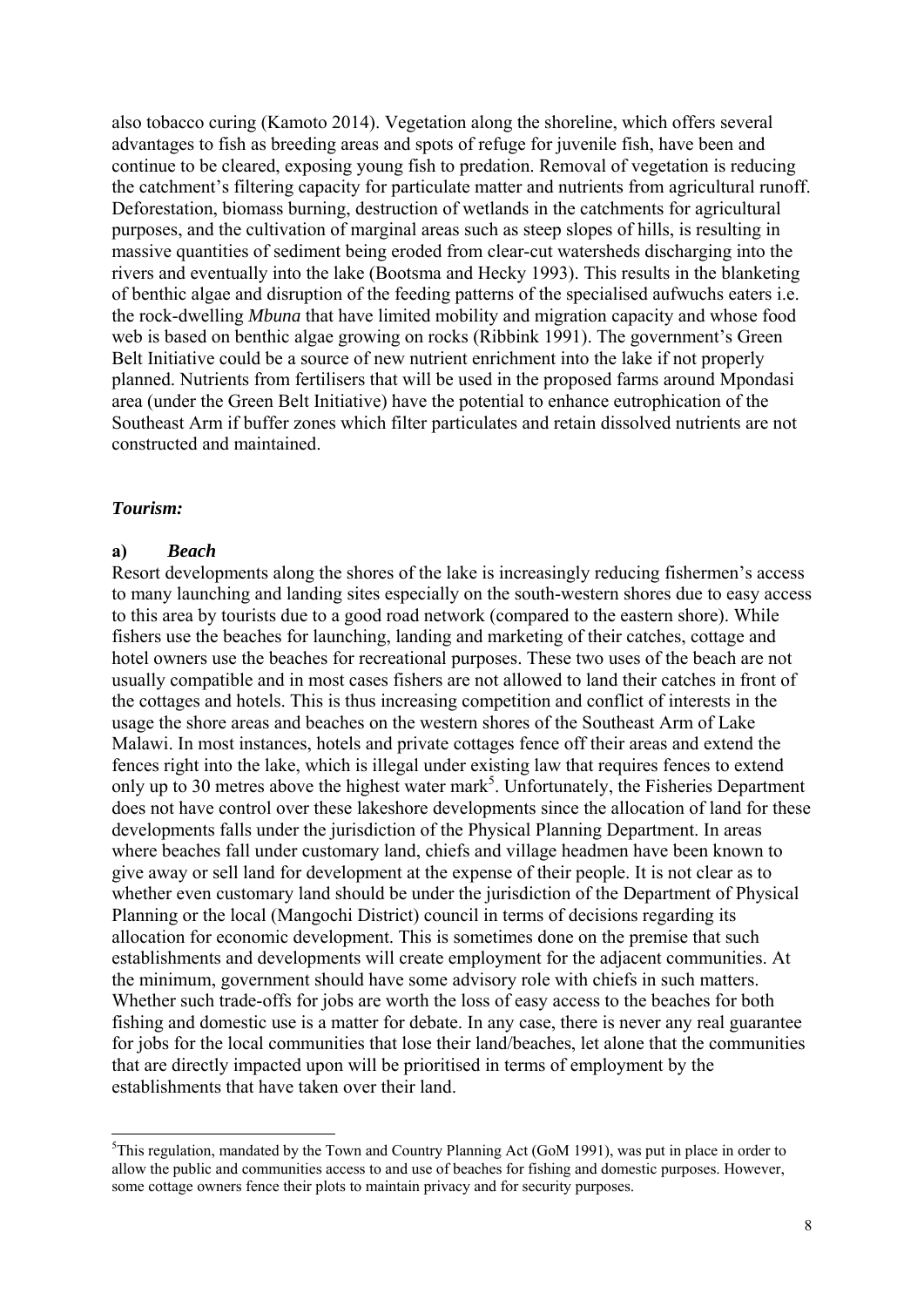## **b)** *Waste disposal*

Another effect of tourism development is sewage and solid waste disposal. The Mangochi District Council does not have a sewage disposal system outside the town areas (Mangochi and Monkey) for solid waste disposal. Thus, holiday resorts have to construct their own sewage and solid waste disposal systems. It is a matter for concern that these might end up in the lake, posing health hazards to humans and pollution of the lake. Given that the Mangochi District Council or local government do not have the capacity or the systems for certifying and monitoring these sewage and waste disposal systems, this is a source of real concern as these developments continue to flourish without environmental impact assessments and monitoring controls.

# **c)** *Birds*

Boadzulu Island in the Southeast Arm of Lake Malawi is home to many types of birds, including the kingfisher, fish eagles and cormorants. While the main source of food for the birds is fish, the fish also benefit from bird droppings as a source of feed and nutrients for primary production. These birds are a tourist attraction for visitors who travel to the island. However, the use of speedboats within the area creates conflict with local fishers especially when boats damage fishing nets or when engine propellers are damaged while caught in fishing nets.

## *Water Quality*

The availability of abundant and good quality water is essential for fisheries production. Water level fluctuations in Lake Malawi that might pose a threat to fisheries production are minor at the moment. The total volume of Lake Malawi is approximately  $8,000 \text{ km}^3$ , while the amount of water leaving the lake through the Shire River and evaporation is less than 1% (Bootsma and Hecky 1993). However, climate change could affect this balance. The quality of water in Lake Malawi is still in relatively good condition, although effects from sedimentation/siltation and nutrient enrichment from farmlands could alter the current status. Pollution of water can result from several factors, including mining, through both the introduction of chemicals as well as through increased loading of suspended solids. The newly established cement manufacturing company (Njereza Cement Company) at Makawa could be a new source of pollution if the operations are not properly planned and monitored. Other factors include agricultural activities – through the introduction of pesticides and chemical fertilisers; tourism and domestic waste – organic pollution from sewage effluent (e.g. increased nutrient loading and faecal coliforms); urbanisation - sewage effluent and industrial effluent; and aquaculture – the introduction of intensive cage culture (especially from unconsumed fish feed). Other potential threats to water quality include: nutrient loading from inflowing rivers and atmospheric deposition.

# **Discussion**

# *Impacts of fragmented management*

Important aspects of fragmentation in the management of fisheries and other resources on the Southeast Arm of Lake Malawi relate to institutions and governance. Formal policies and legislation are not aligned. As noted above, tourism development is affecting access to the beaches for fishing and domestic uses by communities. Agricultural activities are having an impact on forest cover, soil erosion and siltation/turbidity of the lake. In addition, formal government policies and regulations are not necessarily in line with informal and customary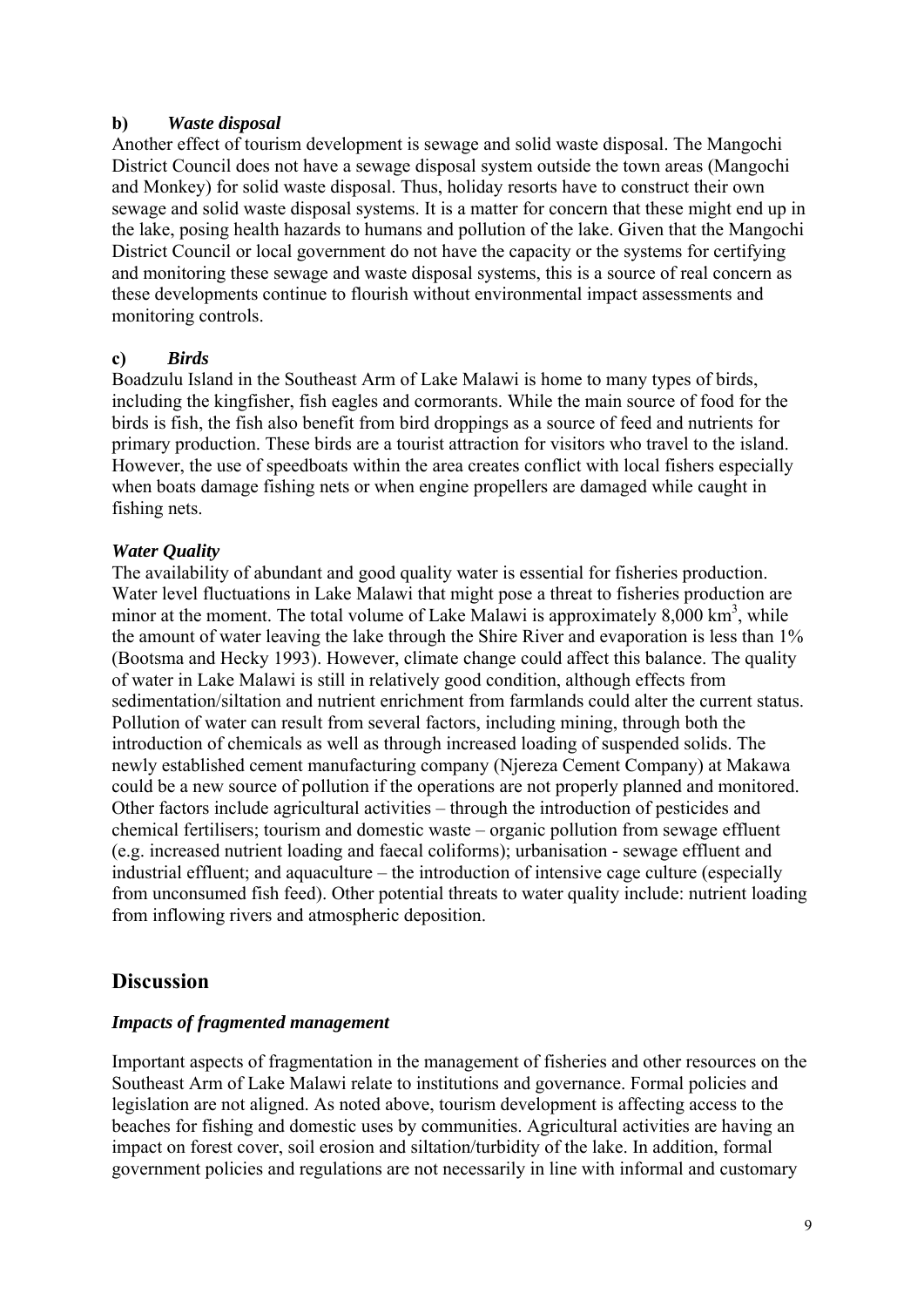norms and practices. For example, traditional chiefs have powers over customary land, forests and fishing activities in their areas. While these powers are meant to be exercised in support of their people, some chiefs give away or sell land and beaches, limiting or even denying their people access to and use of such resources. With respect to the powers of traditional chiefs over natural resources, there is at times a grey area surrounding their powers and those of government (Donda and Hara 2014). This has become a real issue along the lake with regard to the use of customary land for developments such as holiday and private resorts. Where does the limit for chiefs to give or sell such land and beaches end and where does government's responsibility and role begin? This is also a concern with regard to public land along the lake.

The role of chiefs in co-management arrangements is unclear (Kamoto 2014, Hara et al. 2014). In most instances, there is competition for power between local chiefs and local organisations that are supposed to be vehicles for user participation in co-management of natural resources such as Beach Village Committees and Forestry Natural Resource Management Committees. The question has become whether these organisations should be independent of, or fall under, local chiefs. To the extent that they are considered separate power brokers, local chiefs see these structures as a threat to their authority and therefore would like to have control over their functioning. Meanwhile, local user representative management organisations regard themselves as being independent of the jurisdiction of local chiefs. This appears to be tacitly supported by government departments that are partners with the local committees in the co-management arrangements. Government departments view the need for strong independent committees as a prerequisite for devolution of management authority and responsibility to local committees. But if local committees are eventually to assume management responsibilities, it is likely that they will require the use of traditional authority powers for the application of sanctions at local level, unless they will be required to become honorary government entities and apply the formal regulations with sanctions being applied through magistrate courts (Hara et al. 2014, Hara, Donda, and Njaya 2002). This dilemma and competition for power between local management committees and their chiefs continues to hamper progress towards functional co-management. At the same time, it may be seen as the seed for a necessary division of legitimate power at the local level.

Weak institutional and legislative oversight is another factor resulting in fragmentation of management. Most departments and ministries are unable to enforce even existing regulations. For example, one of the reasons for over-exploitation of the Chambo fishery (Donda and Hara 2014) and the continuing devastation of both customary and public forests (Kamoto 2014) is the lack of resources for enforcing regulations in the responsible departments. This is one of the reasons for the move to devolve authority and responsibility to local communities through co-management and user participation. The thinking is that by making user communities partners in the management of resources that they depend on for livelihoods, better management outcomes will be achieved.

## *Administrative decentralization*

To defragment management and shift towards more coherent, sustainable resource utilisation, a number of reforms need to be undertaken. There is a need to implement administrative decentralisation whole-heartedly rather than in the current piecemeal fashion. The proposed decentralisation policy and legislation (GoM 1998c, 1998a) were based on principles of bottom-up planning whereby communities decide and prioritise issues and aspects of development in their areas. Regarding resource management, each district is supposed to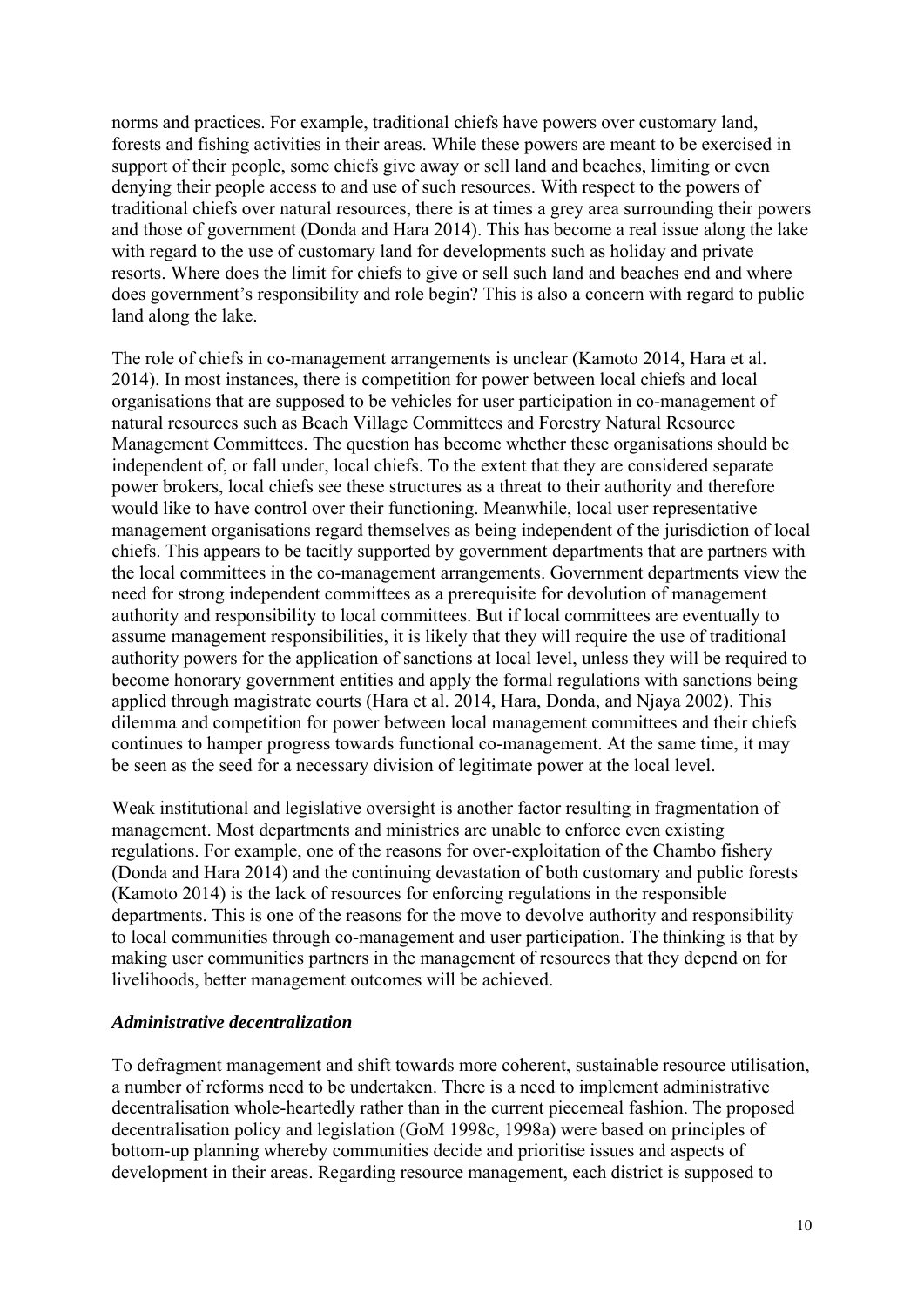have the capacity to develop and pass locally relevant and applicable regulatory by-laws for its district and specific local areas provided that these are aligned to national legislation (GoM 2004, 1996). In this context, the revised Fisheries Act provides authority for the formulation and passing of by-laws to District Assemblies, in line with (but not in conflict with) the main Fisheries Act (GoM 1997a). Such local and then district-level planning would also recognize a district's strengths and opportunities while mitigating threats and weaknesses. Budget allocation decisions for both development and management of natural resources would also be implemented at the district level. Other positive aspects regarding decentralisation include coordination of development by the District Commissioner and coordination of environmental management by the District Environmental Officer (Hara 2008). Each district could develop locally based reward and sanction systems combining both formal and informal systems (based on the powers of traditional authorities) for resource management as part of the capacity to develop and pass by-laws. However, local elections have been held only once since decentralization policy and legislations were passed in 1998 (GoM 1998c, Tambulasi 2011, GoM 1998a). Resistance by government departments to giving up authority and responsibility to District Assemblies is one of the main reasons for the slow implementation of decentralization (Hara 2008). But it should also be noted that there may be valid reasons for some caution regarding decentralisation. Local "elite capture" may for example threaten to negate the intended positive benefits. Thus, a facile explanation often heard for the lack of government action in general is 'lack of political will'. The same explanation has also been heard about lack of decentralisation. But this explanation fails to ask why there is a lack of 'political will'. In democratic states one often sees that political will comes with political and administrative ability to act. Maybe the context, including both culture and formal institutions, is not yet ready? More generally it has been found that consequences for the power base of the currently ruling factions will determine political will. There is no "will to act" in ways that will diminish the resources and incomes of the ruling groups even if the welfare of the public is sacrificed. This leads for example to persistent paths of economic under-achievement (North 1990, 2005, 1994, Acemoglu and Robinson 2012).

#### *Devolution of authority and responsibility: design principles*

There is an important distinction between decentralisation and devolution of authority. The former refers to the delegation of authority and responsibility from higher levels to lower levels of government while the latter refers to relinquishing power (authority and responsibility) from government to locally elected assemblies or users (Carlsson and Sandström 2008, Hara 2008, Adam and Kriesi 2007). Generally, governments can tolerate delegation, but will often fight against any proposal for devolution of power since the former relates to maintaining power within government, albeit at lower level, while the latter represents transfer of power from government to non-government entities. The design principles for well-functioning resource governance institutions (Ostrom 1990, 2005b) suggest strongly that granting local bodies the power and right to change operational and collective choice rules at the community level ( i.e. real devolution – principle 7) may be a minimum condition for successful co-management or user-management of natural resources. In thinking about the problems that need immediate attention (xxx- High effects problems) we should be guided by these design principles. Adherence to the principles is not an all or nothing choice, but a question of degree. The basic rule: 'There are no panaceas for successful resource management' (Ostrom, Janssen, and Anderies 2007) must be kept in mind. In addition, Cleaver (2002, 2012)'s arguments about the need for 'institutional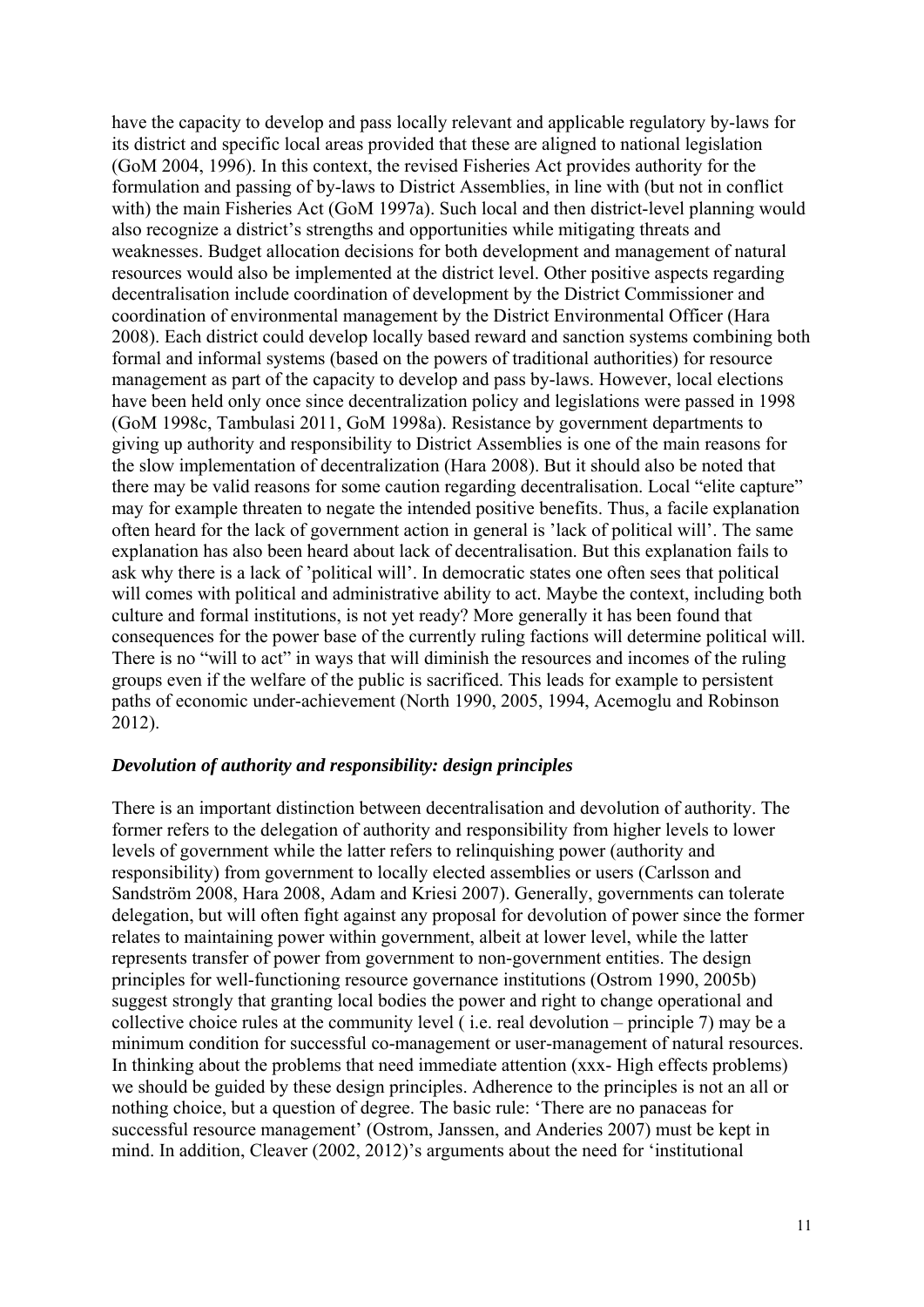bricolage<sup>,6</sup> would need to be considered seriously when formulating institutions for collective action on the Southeast Arm of Lake Malawi given the diversity of users and uses, values, culture, and traditions attached to the resources. Arguments for decentralisation and devolution are often strong, but these approaches are no panacea either. There are tasks and functional requirements that only a central coordinator may perform. This is recognised by the ideas developed in the theories of co-management and adaptive co-management (Carlsson and Berkes 2005, Berkes 2009, Bown, Gray, and Stead 2013). The "fact is that comanagement and adaptive co-management are laudable objectives, but very difficult to implement in practice" (Bown, Gray, and Stead 2013). Reformers would do well to remember that "rules are not self-formulating, self-determining, or self-enforcing" (page 312 in Ostrom (1980, 312)). People are doing all these tasks and carry along their personal biases in doing so. In a process of designing institutions one needs to be aware that the process of developing the rules is as important for the result as the rules themselves. The exact same rules will work as intended in one instance where the users of the rules have participated in their development and will be quite ineffective in another where the rules have been promulgated top-down. The phenomenon has been labelled the 'crowding out' effect (Cardenas, Stranlund, and Willis 2000, Ostrom 2005a). Legitimacy of rules and moral commitment to following them are very important for the resulting exploitation of the resource. The problems experienced in institutionalising functional co-management arrangements in Lake Malawi and the Upper Shire River can be mainly attributed to a topdown approach in the introduction, facilitation, and implementation by government (Njaya, Donda, and Béné 2011, Hara, Donda, and Njaya 2002, Hara 2001). These lessons will need to be borne in mind when coming up with workable collective action arrangements on the Southeast Arm of Lake Malawi. Ostrom (2007b) advocate a diagnostic approach in selecting appropriate starting points for reforms of institutions for resource management. This is what we have attempted here in surveying the Social-Ecological System of the Southeast Arm of Lake Malawi and focusing on the problems that need immediate attention. Empirically, the closer a system comes to following ideal design principles the more long-term sustainability can be observed until some external force (e.g. new markets; new technology; climate change, etc.) creates a new dynamic. Then a new cycle of adaptation of the internal institutional structure follows or emerges. What we need to think about is how to speed up the cycle of adaptation based on knowledge of external forces, which local users seldom know much about (Berkes 2009). This might, for example, include long-term shifts in relative prices on the market for food, large-scale relocations of populations or changes in the ecological conditions, etc. Thus the introduction of improved technologies such as nylon nets, motorised boats and improved linkages to expanding urban markets from the 1970s onwards resulted in increased commodification of fisheries, without the requisite institutional arrangements for controlling and dealing with increasing fishing effort on a finite resource (Hara and Jul-Larsen 2003, Hara 2001).

The effective use of scientific knowledge (both natural and social) will in the long run depend heavily on the trustworthiness the scientists involved. If they are suspected of providing selective information or bias in favour of some definable sections of stakeholders, their advice will be of no actionable value to local decision makers regardless of the accuracy of

<sup>&</sup>lt;sup>6</sup> Cleaver (2002) uses the term 'bricolage' to refer to "how mechanisms for resource management and collective action are borrowed or constructed from existing institutions, styles of thinking and sanctioned social relationships" (p16). Also, this concept argues that existing arrangements are usually adapted for multiple purposes, are embedded in networks of social relations, norms and practices, and in which maintaining social consensus and solidarity may be equally important as optimum resource management outcomes (p17).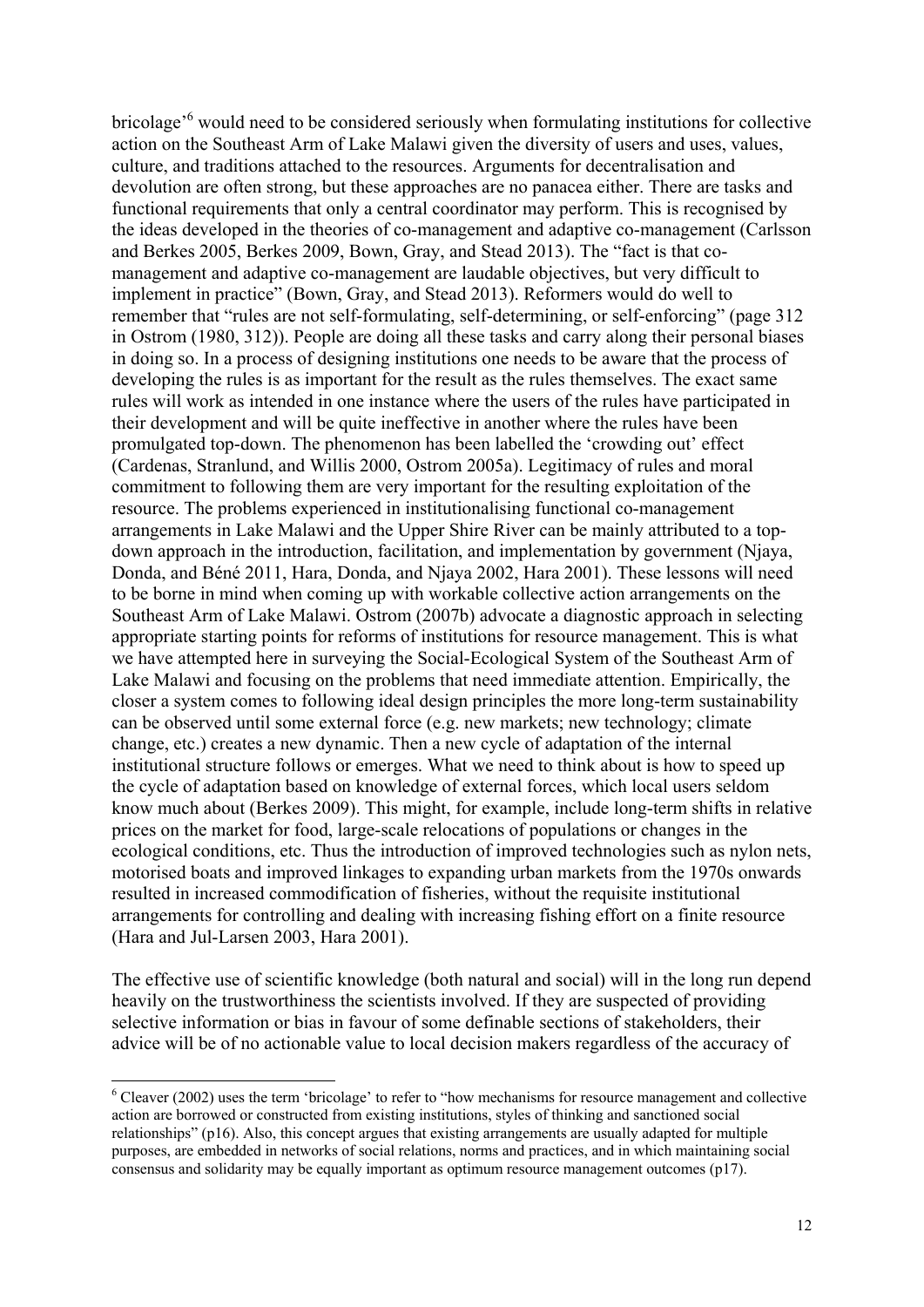their information. Concerns by fishers on the Southeast Arm of Lake Malawi regarding loss of access to beaches, equitable application of the closed season between them and commercial trawlers, destruction of their gears by trawlers or sport speed boats, and increased threats to loss of offshore fishing area as a result of introduction of cage culture practices need to be taken very seriously by scientists trying to assess their impact. There is need to develop a mechanism that translates science into useful information that will eventually enhance and support conservation by and for the people. Community awareness and educational programmes should link researchers and stakeholders, so that research findings are explained, presented and shared with the users.

The problem of institutional design for the exploitation of the Southeast Arm of Lake Malawi as a Social-Ecological System is complex given the multiplicity of users and uses. The practical approach must be to acknowledge this complexity even as one uses the simplified models presented by Donda et al. (2014). There is need to list and describe relevant variables for understanding the resource system (RS), the resource units (RU), the governance system (GS), and the users of these systems (U) (Poteete, Janssen, and Ostrom 2010, Ostrom 2007b) in order to decompose (Wilson 2002, Ahl and Allen 1996, Allen and Hoekstra 1992, Koestler 1973) these for analysis. Even more importantly, we need to be specific about related ecosystems and social, political, and economic settings. To be realistic about what can be achieved we need to understand environmental parameters, including the power dynamics of established bureaucracies, opportunity structures created by existing markets and possible changes in market access, availability of new technology, and the presence of opportunistic strategies among all classes of stakeholders. The dynamics created by these parameters can be met and neutralised or enhanced by appropriately designed institutions. An important part of any effective institution is monitoring and enforcement, but proposals for reform should include options for self-monitoring, giving local stakeholders both authority to act and sufficient information to understand when self-serving actors stray from the goals agreed upon. In practice this means a high degree of open access to information of all kinds. The studies so far undertaken on Lake Malawi fisheries raise one core problem – the inequality between an efficient fishing effort depending on motor boats and modern equipment and traditional fishing methods. One way to address this could be to develop quotas for each boat with a motor, and to register and monitor such boats (Hara and Njaya 2016). Thus, a low-cost way of achieving this would be to enlist small-scale fishers in monitoring and possibly some low-level sanctioning. However, this requires that the fisher community has participated in the design of the rules, including the quotas, and accept them as a reasonable way of securing fish for all. It also assumes that the motor boat community does not have sufficient lobbying power in Parliament to block the legislation.

## **Concluding recommendations**

The findings of this study indicate that decentralisation of authority and responsibility to the community level could help defragment management of natural resources in the Southeast Arm of Lake Malawi, especially if this is based on a process of delegation of authority and responsibility to district level, and then devolution of authority and responsibility to community level. The fact that all the government sectoral extension agents working at grassroots level (who are controlled at district level) target the same communities strengthens the argument that such an approach would be the best way to proceed. This would require bottom-up and transparent planning and coordination at community level by the extension agents and their controlling officers at district level. Fragmented decentralisation, whereby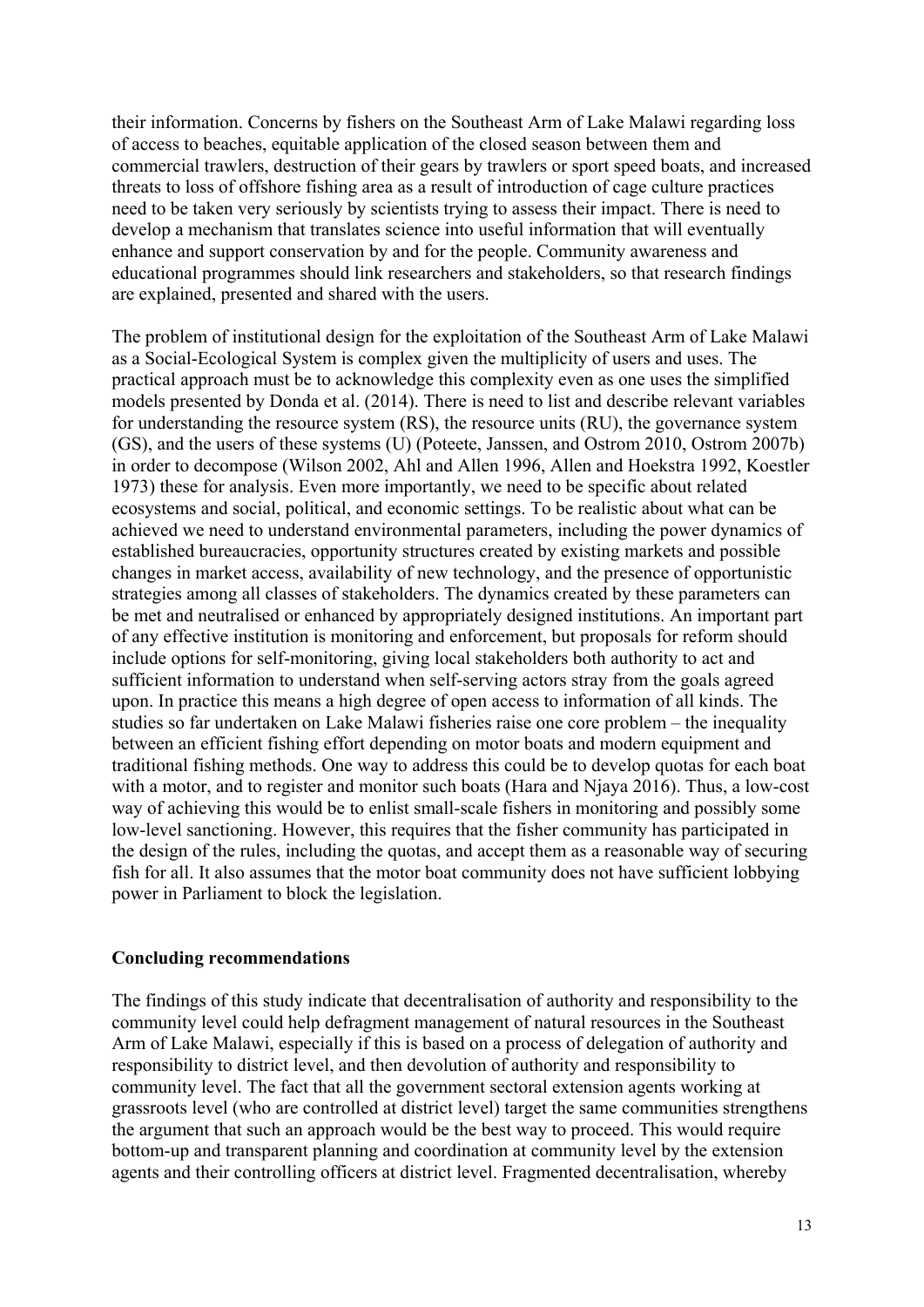management is decentralised but fragmented, is the situation currently existing on the Southeast Arm of Lake Malawi, largely due to a lack of functional presence on the ground of most government line agencies mainly because of budgetary constraints. Based on our findings, the ideal mode of management to ensure sustainable utilisation of the Southeast Arm of Lake Malawi as a composite natural resource complex is 'defragmented decentralisation' based on the relevant aspects of 'design principles' (Ostrom 1990, 2005b) and 'institutional bricolage' (Cleaver 2002). This could be achieved through a working and empowered District Assembly based on the proposed principles of administrative decentralisation and devolution of power to empowered Beach Village Committees designed appropriately for the area and embedded within the social, cultural and economic ethos and practices of user communities. In the proposed administrative decentralisation, once implemented and working, the District Assembly would be able to formulate and pass bylaws appropriate for the Southeast Arm of Lake Malawi.

As demonstrated in this paper, numerous issues need to be addressed for sustainable utilisation of natural resources to take place, including obtaining accurate valuation of the natural resources. For example, although the importance of fisheries to the economy, livelihoods, ecology, and culture of the Southeast Arm of Lake Malawi is widely recognised, there is still inadequate understanding of its actual estimable value, particularly in communities where fishing is the main mode and source of meaningful livelihoods (Hara and Njaya 2016). There is therefore a need to place some tangible value on the resources in the Southeast Arm of Lake Malawi to raise the profile of various resource sectors in the area. Particular attention should be provided to the following: (a) determining the quantity and value of natural resources such as biomass of fisheries; (b) livelihoods benefit analysis; (c) social and cultural benefits; and (d) understanding of the extent of poverty and how it impacts or could impact on possibilities of reduced consumption of natural resources in the area. In this context, there is need for a better and more holistic understanding of how human activities represent both a benefit and a threat to livelihoods, and concurrently the ecosystem of the Southeast Arm of Lake Malawi as a Social-Ecological System.

## **Acknowledgements**

This study was made possible through the European Union funding (project AFS/2009/219017) through the African Caribbean and Pacific Science and Technology Programme (Europe Aid/127860/D/ACT/ACP). The contents of this article are solely the responsibility of the authors and do not reflect the views of the European Union. We thank all stakeholders and participants who generously donated their time to the study.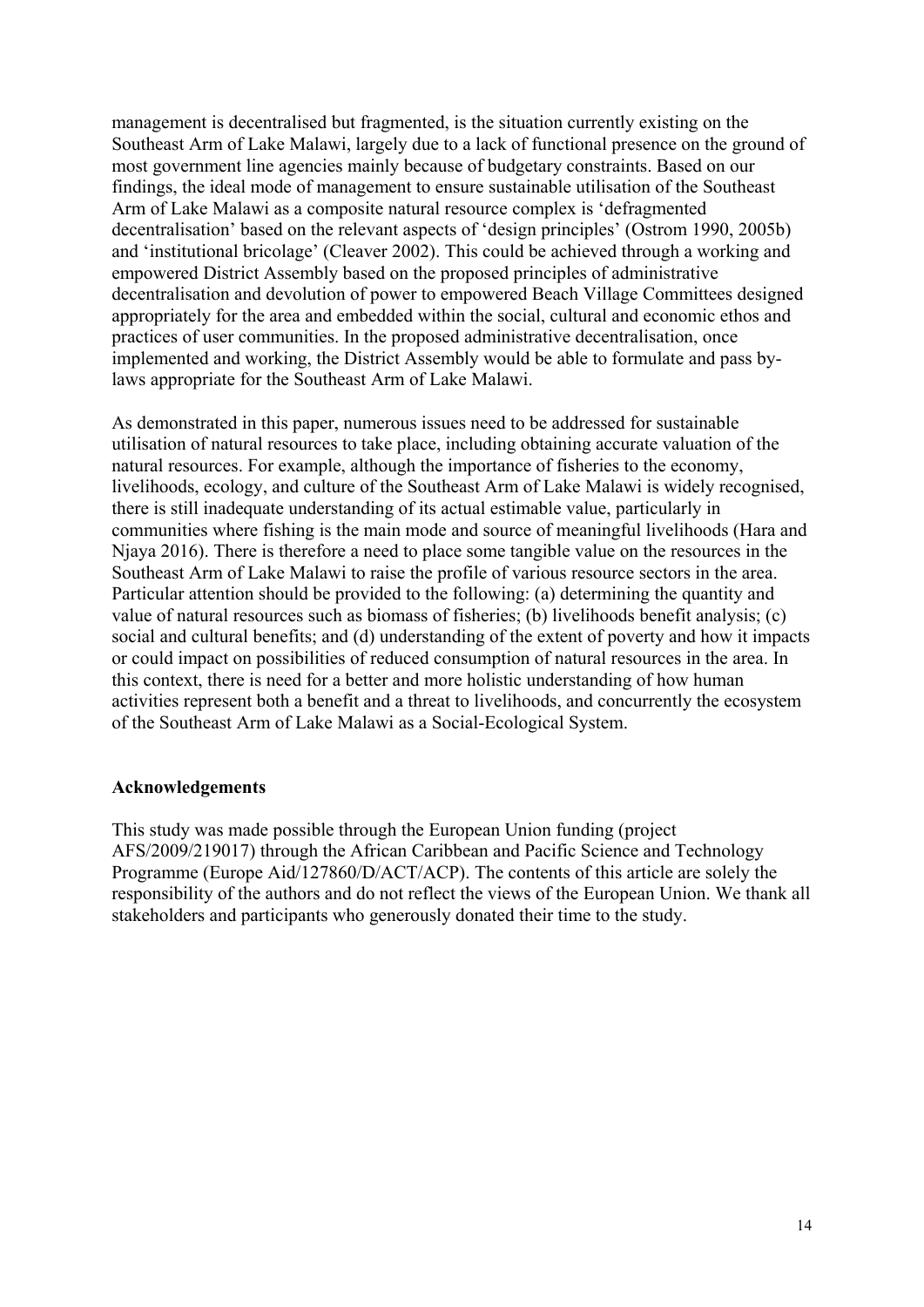## **References**

- Acemoglu, Daron, and James A. Robinson. 2012. *Why nations fail: the origins of power, prosperity, and poverty*. London: Profile Books.
- Adam, Silke, and Hanspeter Kriesi. 2007. "The Network Approach." In *Theories of the policy process. Second Edition*, edited by Paul A. Sabatier, 129-154. Boulder, CO: Westview Press.
- Agrawal, Arun. 2001. "Common Property Institutions and Sustainable Governance of Resources." *World Development* 29 (10):1649-1672.
- Ahl, V., and T.F.H. Allen. 1996. *Hierarchy Theory: A Vision, Vocabulary, and Epistemology*. New York: Columbia University Press.
- Allen, Timothy FH, and Thomas W Hoekstra. 1992. *Toward a unified ecology*. New York: Columbia University Press.
- Banda, M.C, T Tomasson, and D. Tweddle. 1996. "Assessment of the deep-water trawl fisheries of the south east arm of Lake Malawi using exploratory surveys and commercial data." In *Stock Assessment in Inland Fisheries*, edited by I.G Cowx, 53-75. Oxford: Fishing News Books.
- Béné, Christophe, Emma Belal, Malloum Ousman Baba, Solomon Ovie, Aminu Raji, Isaac Malasha, Friday Njaya, Mamane Na Andi, Aaron Russell, and Arthur Neiland. 2009. "Power Struggle, Dispute and Alliance Over Local Resources: Analyzing [`]Democratic' Decentralization of Natural Resources through the Lenses of Africa Inland Fisheries." *World Development* 37 (12):1935-1950.
- Berkes, Fikret. 2007. "Community-based conservation in a globalized world." *Proceedings of the National Academy of Sciences* 104 (39):15188-15193. doi: 10.1073/pnas.0702098104.
- Berkes, Fikret. 2009. "Evolution of co-management: Role of knowledge generation, bridging organizations and social learning." *Journal of Environmental Management* 90 (5):1692-1702. doi: http://dx.doi.org/10.1016/j.jenvman.2008.12.001.
- Bootsma, Harvey A., and Robert E. Hecky. 1993. "Conservation of the African Great Lakes: A Limnological Perspective." *Conservation Biology* 7 (3):644-656. doi: 10.1046/j.1523-1739.1993.07030644.x.
- Bown, Natalie K., Tim S. Gray, and Selina M. Stead. 2013. "Co-management and adaptive co-management: Two modes of governance in a Honduran marine protected area." *Marine Policy* 39 (0):128-134. doi: http://dx.doi.org/10.1016/j.marpol.2012.09.005.
- Cardenas, Juan Camilo, John Stranlund, and Cleve Willis. 2000. "Local Environmental Control and Institutional Crowding-Out." *World Development* 28 (10):1719-1733. doi: 10.1016/s0305-750x(00)00055-3.
- Carlsson, Lars, and Fikret Berkes. 2005. "Co-management: concepts and methodological implications." *Journal of Environmental Management* 75 (1):65-76. doi: http://dx.doi.org/10.1016/j.jenvman.2004.11.008.
- Carlsson, Lars Gunnar, and Annica Charlotte Sandström. 2008. "Network Governance of the Commons." *International Journal of the Commons* 2 (1):33-54.
- Cash, David W., W. Neil Adger, Fikret Berkes, Po Garden, Louis Lebel, Per Olsson, Lowell Pritchard, and Oran Young. 2006. "Scale and Cross-Scale Dynamics: Governance and Information in a Multilevel World." *Ecology and Society* 11 (2).
- Chinsinga, Blessings. 2005. "District Assemblies in a fix: the perils of the politics of capacity in the political and administrative reforms in Malawi." *Development Southern Africa* 22 (4):529-548. 10.1080/03768350500322891.
- Cleaver, Frances. 2002. "Reinventing Institutions: Bricolage and the Social Embeddedness of Natural Resource Management." *The European Journal of Development Research* 14 (2):11-30. doi: 10.1080/714000425.
- Cleaver, Frances. 2012. *Development through bricolage: rethinking institutions for natural resource management*. London: Routledge.
- Donda, Steve, and Mafaniso Hara. 2014. "Fisheries management and conflicts in the South East Arm of Lake Malawi." In *Fragmentation of Resource Management on the South East Arm of Lake Malawi. Dynamics around Fisheries*, edited by Steve Donda, Mafaniso Hara, Maxon Ngochera and Erling Berge, 63-91. Zürich: LIT Verlag.
- Donda, Steve, Mafaniso Hara, Maxon Ngochera, and Erling Berge, eds. 2014. *Fragmentation of Resource Management on the South East Arm of Lake Malawi. Dynamics around Fisheries*. Edited by Mafaniso Hara and Tobias Haller. 3 vols. Vol. 3, *Defragmenting African Resource Management*. Zürich: LIT Verlag.
- GoM. 1991. Town and Country Planning Act. Lilongwe: Government of Malawi.
- GoM. 1994. National Environmental Action Plan. Lilongwe: Government of Malawi, Environmental Affairs.
- GoM. 1996. Environmental Management Act. Lilongwe: Government of Malawi.
- GoM. 1997a. Fisheries conservation and management act. Lilongwe: Government of Malawi.
- GoM. 1998a. Local Government Act, 8 March 1999. Lilongwe: Government of Malawi.
- GoM. 1998c. Malawi National Decentralization Policy. Lilongwe: Government of Malawi, Decentralization Secretariat.
- GoM. 2001. National fisheries and aquaculture policy. Lilongwe: Government Printer.
- GoM. 2004. National Environmental Policy. Lilongwe: Ministry of Mines, Natural Resources and Environmental Affairs, Environmental Affairs Department/ Venus Printing Press.
- GoM. 2006. Mangochi District Socio-Economic Profile 2006. Mangochi: Mangochi District Assembly.
- GOM/FAO/UNDP. 1993. "Fisheries management in the south-east arm of Lake Malawi, the Upper Shire River and Lake Malombe, with particular reference to the fisheries on chambo (Oreochromis spp.)." *CIFA Technical Paper* 21:113p.
- Gray, Suzanne M., Shai Sabbah, and Craig W. Hawryshyn. 2011. "Experimentally increased turbidity causes behavioural shifts in Lake Malawi cichlids." *Ecology of Freshwater Fish* 20 (4):529-536. doi: 10.1111/j.1600- 0633.2011.00501.x.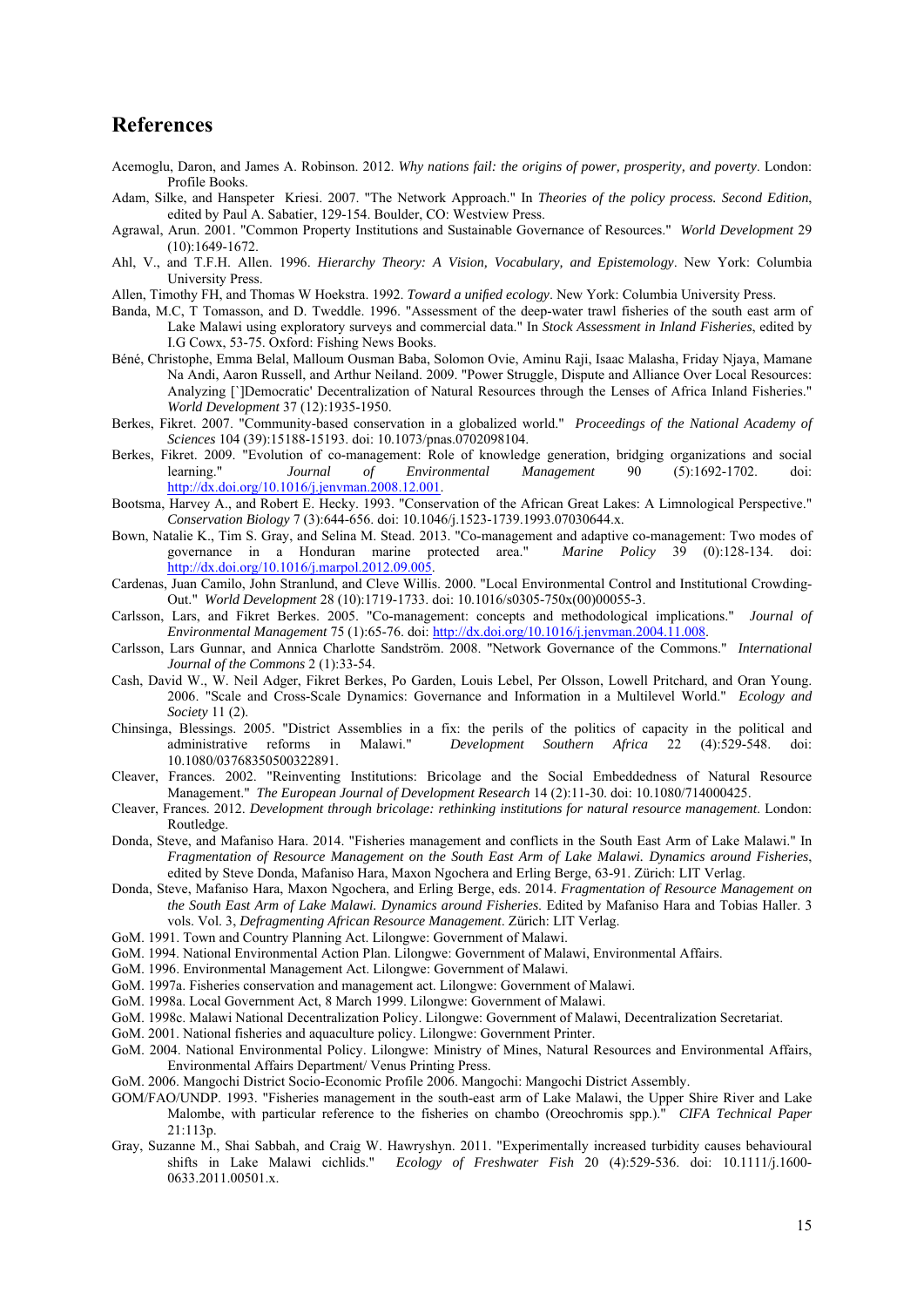Hara, Mafaniso. 2001. "Could Co-management Provide a Solution to the Problems of Artisanal Fisheries Management on the Southeast Arm of Lake Malawi?" PhD Thesis, University of the Western Cape.

- Hara, Mafaniso. 2006. "Restoring the Chambo in Southern Malawi: Learning from the Past or re-inventing the wheel?" *Aquatic Ecosystem Health & Management* 9 (4):419 - 432. doi: http://dx.doi.org/10.1080/14634980601013335.
- Hara, Mafaniso. 2008. "Dilemmas of Democratic Decentralisation in Mangochi District, Malawi: Interest and Mistrust in Fisheries Management." *Conservation and Society* 6 (1):74 - 86.
- Hara, Mafaniso, Steve Donda, Maxon Ngochera, and Erling Berge. 2014. "Fragmentation of natural resource management on the Southeast Arm of Lake Malawi and the Conceptual Framework." In *Fragmentation of Resource Management on the South East Arm of Lake Malawi*, edited by Mafaniso Hara, Steve Donda, Maxon Ngochera and Erling Berge, 1-15. Zürich: LIT Verlag.
- Hara, Mafaniso, Steve Donda, and Friday Njaya. 2002. "Lessons from Malawi's experience with fisheries co-management initiatives." In *Africa's Inland Fisheries: The Management Challenge*, edited by K. Geheb and M. T. Sarch, 31-48. Kampala: Fountain Publishers.
- Hara, Mafaniso, and Eyolf Jul-Larsen. 2003. "The "Lords" of Malombe; An Analysis of Fishery Development and Changes in Fishing Effort on Lake Malombe, Malawi." In *Management, co-management or no management? Major dilemmas in southern African freshwater fisheries. 2. Case studies*, edited by Eyolf Jul-Larsen, Jeppe Kolding, Ragnhild Overå, Jesper Raakjær Nielsen and P. A. van Zwieten, 179-200. Rome: FAO.
- Hara, Mafaniso, and Friday Njaya. 2016. "Between a rock and a hard place: The need for and challenges to implementation of Rights Based Fisheries Management in small-scale fisheries of southern Lake Malawi." *Fisheries Research* 174 (Supplement C):10-18. doi: https://doi.org/10.1016/j.fishres.2015.08.005.
- Holling, C. S. 1995. "Sustainability: The Cross-Scale Dimension." In *Defining and measuring sustainability: the biogeophysical foundations.*, edited by Mohan Munasinghe and Walter Shearer, 65-76. Washington, DC: Distributed for the United Nations University by The World Bank.
- Jamu, Daniel, Moses Banda, Friday Njaya, and Robert E. Hecky. 2011. "Challenges to sustainable management of the lakes of Malawi." *Journal of Great Lakes Research* 37, Supplement 1 (0):3-14. http://dx.doi.org/10.1016/j.jglr.2010.11.017.
- Kamoto, Judith. 2014. "Forest management in Mangochi District, with emphasis on the South East Arm of Lake Malawi catchment." In *Fragmentation of Resource Management on the South East Arm of Lake Malawi. Dynamics around Fisheries*, edited by Steve Donda, Mafaniso Hara, Maxon Ngochera and Erling Berge, 92-117. Zürich: LIT Verlag.
- Koestler, A. 1973. "The Tree and the Candle." In *Unity Through Diversity: A Festscrift for Ludwig von Bertalanffy*, edited by W. Gray and N.D. Rizzo, 287-314. New York: Gordon & Breach Science Publishers Ltd.
- Lemos, Maria Carmen, and Arun Agrawal. 2006. "Environmental Governance." *Annual Review of Environment and Resources* 31 (1):297-325. doi: doi:10.1146/annurev.energy.31.042605.135621.
- Lévêque, Christian. 1995. "Role and consequences of fish diversity in the functioning of African freshwater ecosystems: a review." *Aquatic Living Resources* 8 (1):59-78.
- Matiya, George, and Steve Donda. 2014. "The economy and livelihoods on the Southeast Arm of Lake Malawi." In *Fragmentation of Resource Management on the South East Arm of Lake Malawi*, edited by Steve Donda, Mafaniso Hara, Maxon Ngochera and Erling Berge, 118 - 131. Zurich: LIT VERLAG GmbH & Co.
- Ngochera, Maxon. 2014. "Southeast Arm of Lake Malawi: Limnology, pollution, siltation and habitat change." In *Fragmentation of Resource Management on the South East Arm of Lake Malawi. Dynamics around Fisheries*, edited by Steve Donda, Mafaniso Hara, Maxon Ngochera and Erling Berge, 44-62. Zürich: LIT Verlag.
- Njaya, Friday, Steve Donda, and Christophe Béné. 2011. "Analysis of Power in Fisheries Co-Management: Experiences from Malawi." *Society & Natural Resources* 25 (7):652-666. doi: 10.1080/08941920.2011.627912.
- North, Douglass C. 1990. *Institutions, Institutional Change and Economic Performance*. Cambridge: Cambridge University Press.
- North, Douglass C. 1994. "Economic Performance Through Time." *The American Economic Review* 84 (3):359-368.
- North, Douglass C. 2005. *Understanding the Process of Economic Change*. Princeton: Princeton University Press.
- Ostrom, Elinor. 1990. *Governing the Commons. The Evolution of Institutions for Collective Action*. Cambridge: Cambridge University Press.
- Ostrom, Elinor. 2005a. "Policies That Crowd out Reciprocity and Collective Action." In *Moral Sentiments and Material Interests. The Foundations of Cooperation in Economic Life*, edited by Herbert Gintis, Samuel Bowles, Robert Boyd and Ernest Fehr, 253-275. Cambridge, MA: The MIT Press.
- Ostrom, Elinor. 2005b. *Understanding Institutional Diversity*. Princeton: Princeton University Press.
- Ostrom, Elinor. 2007a. "The Challenge of Crafting Rules to Change Open Access Resources into Managed Resources." *SSRN eLibrary*. doi: 10.2139/ssrn.1936109.
- Ostrom, Elinor. 2007b. "A diagnostic approach for going beyond panaceas." *Proceedings of the National Academy of Sciences* 104 (39):15181-15187. doi: 10.1073/pnas.0702288104.
- Ostrom, Elinor, Marco A. Janssen, and John M. Anderies. 2007. "Going beyond panaceas." *Proceedings of the National Academy of Sciences* 104 (39):15176-15178. doi: 10.1073/pnas.0701886104.
- Ostrom, Vincent. 1980. "Artisanship and Artifact." *Public Administration Review* 40 (4):309-317. doi: 10.2307/3110256.
- Poteete, Amy R., Marco Janssen, and Elinor Ostrom. 2010. *Working together: collective action, the commons, and multiple methods in practice*. Princeton, NJ: Princeton University Press.
- Ribbink, A.J. 1991. "Distribution and ecology of the cichlids of the African Great Lakes." In *Cichlid fishes: behaviour, ecology and evolution*, edited by M.H.A. Keenleyside, 37 - 59. London: Chapman and Hall.
- Rogers, Paul, Fiona Nunan, and Abiy Addisu Fentie. 2017. "Reimagining invasions: The social and cultural impacts of Prosopis on pastoralists in southern Afar, Ethiopia." *Pastoralism: Research, Policy and Practice* 7 (22):13. doi: 10.1186/s13570-017-0094-0.